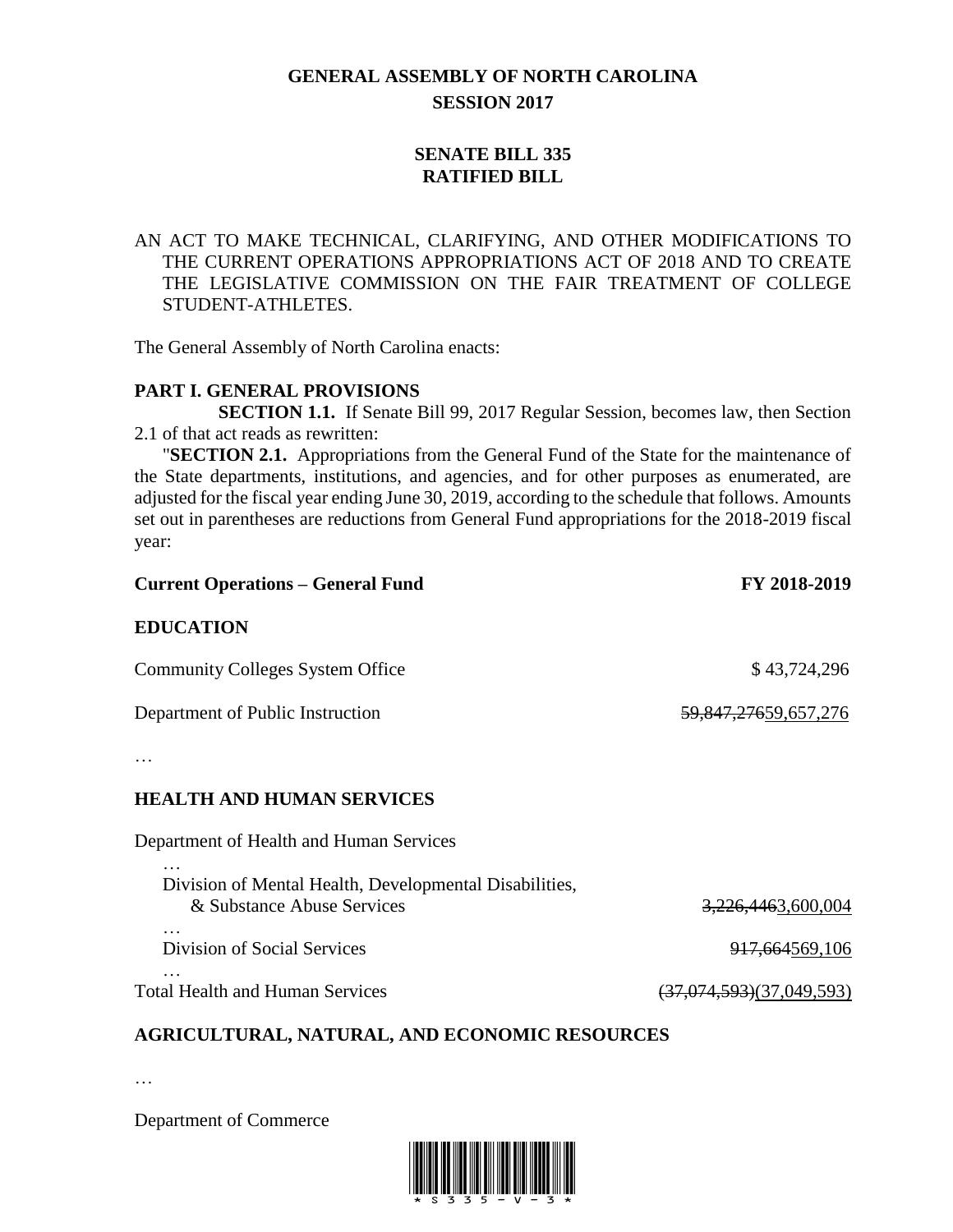**JUSTICE AND PUBLIC SAFETY**

…

| Department of Public Safety                                                                                                        | 50, 529, 17251, 776, 660  |
|------------------------------------------------------------------------------------------------------------------------------------|---------------------------|
| <b>Judicial Department</b>                                                                                                         | 12, 184, 971 13, 684, 971 |
|                                                                                                                                    |                           |
| <b>GENERAL GOVERNMENT</b>                                                                                                          |                           |
| Department of Administration                                                                                                       | 2,562,5101,062,510        |
|                                                                                                                                    |                           |
| Office of State Budget and Management                                                                                              |                           |
| OSBM – Reserve for Special Appropriations                                                                                          | 9,615,3079,815,307        |
|                                                                                                                                    |                           |
| DEPARTMENT OF INFORMATION TECHNOLOGY                                                                                               | 10,246,7869,946,786       |
| RESERVES, ADJUSTMENTS, AND DEBT SERVICE                                                                                            |                           |
|                                                                                                                                    |                           |
| <b>Compensation Increase Reserve</b><br>Minimum of Market Adjustment                                                               | 15,300,000<br>(947, 488)  |
|                                                                                                                                    |                           |
| <b>TOTAL CURRENT OPERATIONS -</b><br><b>GENERAL FUND</b>                                                                           | \$202,253,200"            |
| <b>PART II. EDUCATION</b>                                                                                                          |                           |
| <b>SECTION 2.1.</b> If Senate Bill 99, 2017 Regular Session, becomes law, then Section<br>$8.2(c)$ of that act reads as rewritten: |                           |

"**SECTION 8.2.(c)** For purposes of determining the school growth scores for each school the principal supervised in at least two of the prior three school years, the following school growth scores shall be used during the following time periods:

- (1) Between July 1, 2018, and December 31, 2018, the school growth scores from the 2014-2015, 2015-2016, and 2016-2017 school years. If a principal does not have a school growth score from any of the school years identified in this subdivision, the most recent available growth scores, up to the 2016-2017 school year, shall be used.
- (2) Between January 1, 2019, and June 30, 2019, the school growth scores from the 2015-2016, 2016-2017, and 2017-2018 school years. If a principal does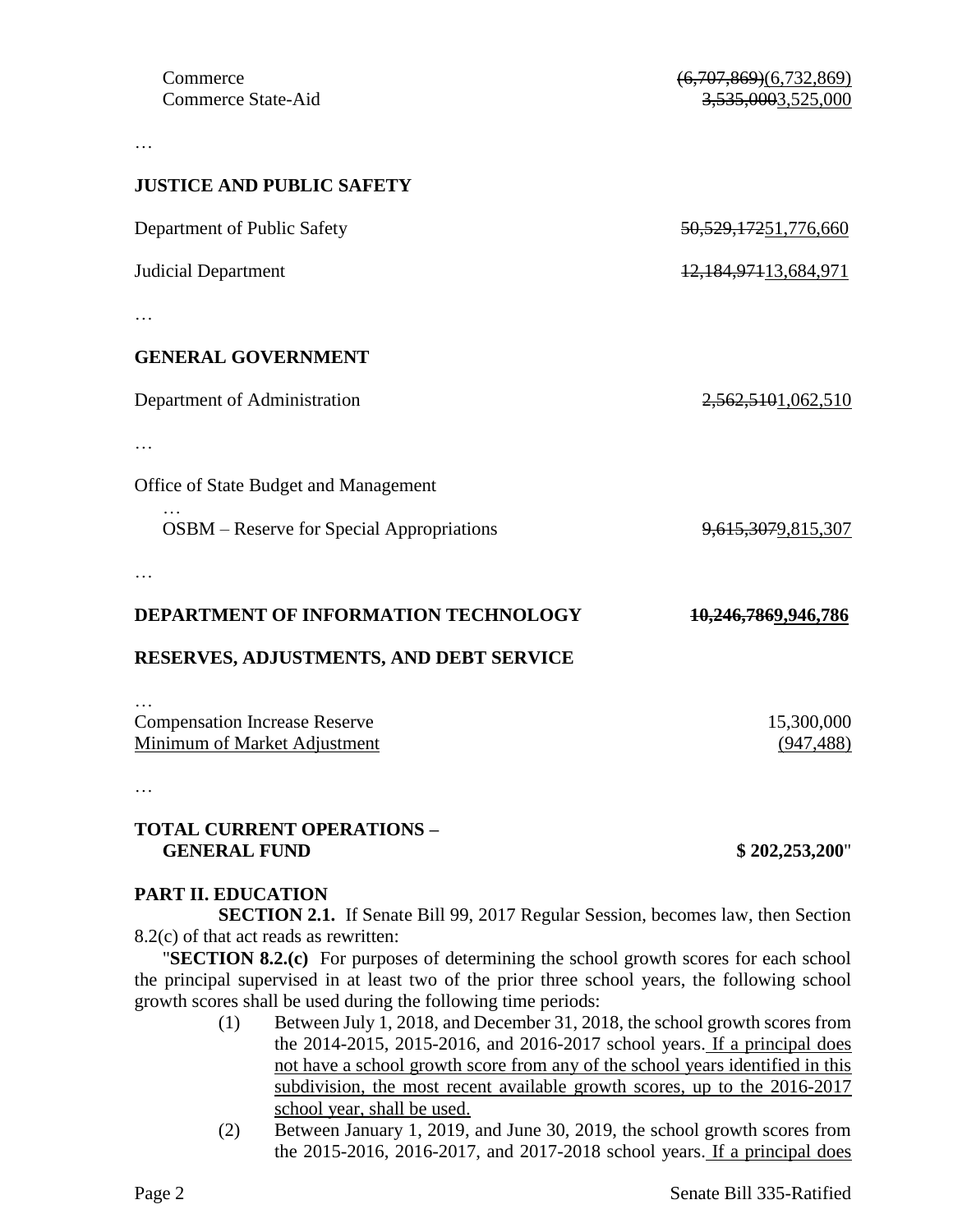not have a school growth score from any of the school years identified in this subdivision, the most recent available growth scores, up to the 2017-2018 school year, shall be used."

**SECTION 2.2.** If Senate Bill 99, 2017 Regular Session, becomes law, then Section 8.4(f) of that act reads as rewritten:

"**SECTION 8.4.(f)** Section 8.5 of S.L. 2017-972017-57 is repealed."

**SECTION 2.3.** If Senate Bill 99, 2017 Regular Session, becomes law then Part VII of that act is amended by adding a new section to read:

# "**NEW DIMENSIONS CHARTER SCHOOL/USE OF FUNDS**

**SECTION 7.28.** Notwithstanding any other provision of law or a provision of the Committee Report described in Section 39.2 of this act to the contrary, the sum of twenty-five thousand dollars (\$25,000) appropriated to the Department of Public Instruction by this act for the 2018-2019 fiscal year to be allocated to New Dimensions Charter School as a grant-in-aid shall be used only for the operating expenses of the charter school."

**SECTION 2.4.(a)** If Senate Bill 99, 2017 Regular Session, becomes law, then Section 41.1(a) of S.L. 2016-126 reads as rewritten:

"**SECTION 41.1.(a)** Effective December 15, 2016, theThe Center for Safer Schools is hereby moved to the Department of Public Instruction, Division of Safe and Healthy Schools Support. Instruction. This transfer shall have all of the elements of a Type I transfer, as defined in G.S. 143A-6."

**SECTION 2.4.(b)** If Senate Bill 99, 2017 Regular Session, becomes law, then G.S. 115C-105.49A(b) reads as rewritten:

"(b) In constructing the SRRMS, the Division of Emergency Management and the Center for Safer Schools Schools, in collaboration with the Department of Public Instruction, Division of School Operations, shall leverage the existing enterprise risk management database, the School Risk Management Planning tool managed by the Division-Division of Emergency Management. The Division of Emergency Management shall also leverage the local school administrative unit schematic diagrams of school facilities. Where technically feasible, the SRRMS shall integrate any anonymous tip lines established pursuant to G.S. 115C-105.51 and any 911-initiated panic alarm systems authorized as part of a SRMP pursuant to G.S. 115C-47(40). The Division of Emergency Management and the Center for Safer Schools shall collaborate with the Department of Public Instruction-Instruction, Division of School Operations, and the North Carolina 911 Board in the design, implementation, and maintenance of the SRRMS."

**SECTION 2.4.(c)** If Senate Bill 99, 2017 Regular Session, becomes law, then G.S. 115C-105.52 reads as rewritten:

### "**§ 115C-105.52. School crisis kits.**

The Department of Public Instruction, The Center for Safer Schools, in consultation with the Department of Public Safety through the North Carolina Center for Safer Schools, Safety and the Department of Public Instruction, Division of School Operations, may develop and adopt policies on the placement of school crisis kits in schools and on the contents of those kits. The kits should include, at a minimum, basic first-aid supplies, communications devices, and other items recommended by the International Association of Chiefs of Police.

The principal of each school, in coordination with the law enforcement agencies that are part of the local board of education's School Risk Management Plan, may place one or more crisis kits at appropriate locations in the school."

**SECTION 2.4.(d)** If Senate Bill 99, 2017 Regular Session, becomes law, then Article 8C of Chapter 115C of the General Statutes is amended by adding a new section to read: "**§ 115C-105.57. Center for Safer Schools.**

(a) Center for Safer Schools Established. – There is established the Center for Safer Schools. The Center for Safer Schools shall be administratively located in the Department of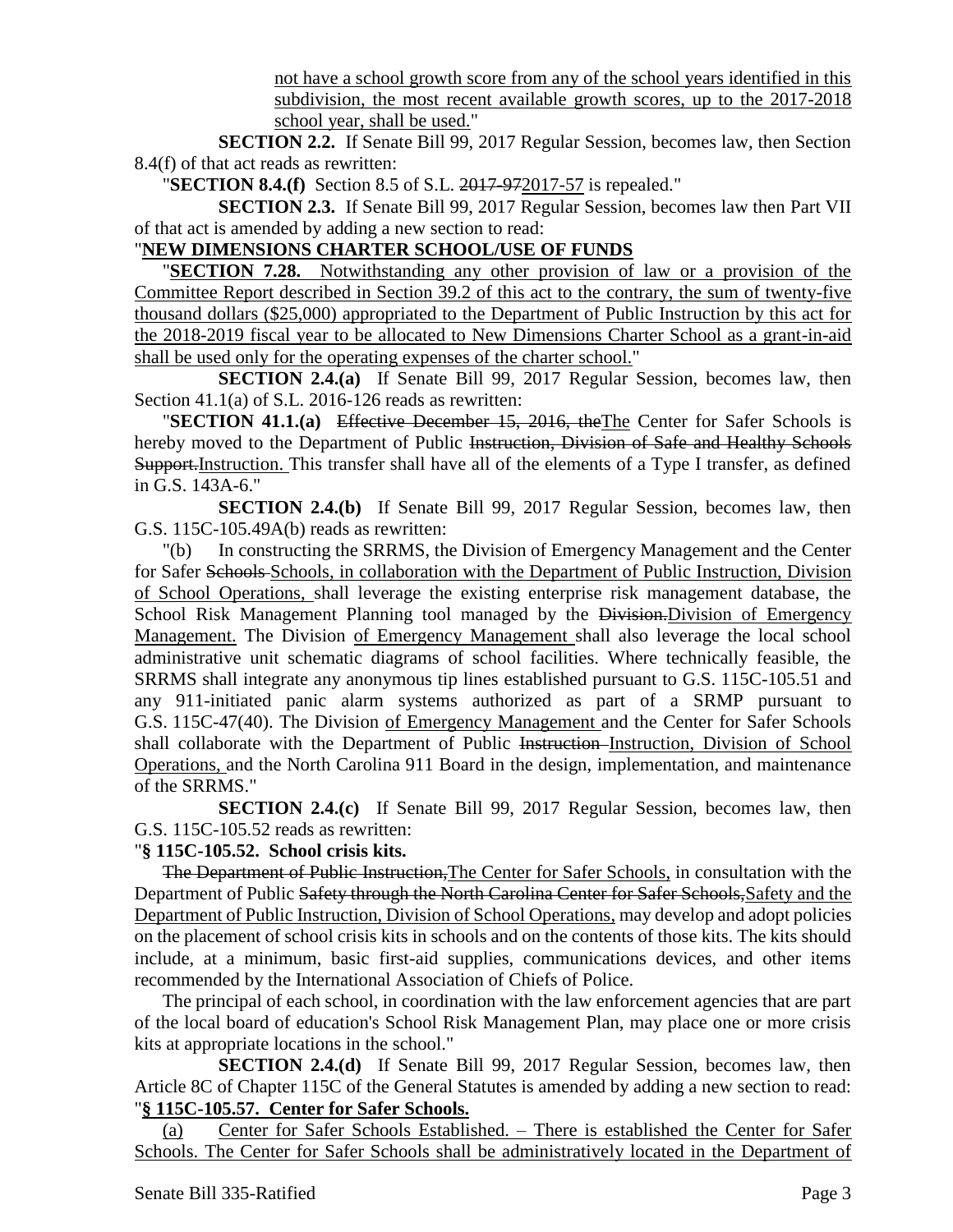Public Instruction. The Center for Safer Schools shall consist of an executive director appointed by the Superintendent of Public Instruction and such other professional, administrative, technical, and clerical personnel as may be necessary to assist the Center for Safer Schools in carrying out its powers and duties.

(b) Executive Director. – The Executive Director shall report to and serve at the pleasure of the Superintendent of Public Instruction at a salary established by the Superintendent within the funds appropriated for this purpose.

(c) Powers and Duties. – The Center for Safer Schools shall have all powers and duties provided in this Article.

(d) Agency Cooperation. – All State agencies and departments shall cooperate with the Center for Safer Schools in carrying out its powers and duties, as necessary, in accordance with this Article."

**SECTION 2.5.** If Senate Bill 99, 2017 Regular Session, becomes law, then Section 7.7 of S.L. 2017-57, as amended by Section 7.5 of Senate Bill 99, 2017 Regular Session, is amended by adding a new subsection to read:

"**SECTION 7.7.(b1)** For the 2018-2019 fiscal year, the Department of Public Instruction shall also make no transfers from or reduction to funding or positions for the Office of Charter Schools in implementing (i) budget reductions for the 2018-2019 fiscal year, (ii) recommendations resulting from the audit required pursuant to Section 7.23L of this act, or (iii) other changes necessary to improve the efficiency of the Department of Public Instruction."

**SECTION 2.6.** If Senate Bill 99, 2017 Regular Session, becomes law, then Section 8.7 of S.L. 2016-94, as amended by Section 7.9 of Senate Bill 99, 2017 Regular Session, reads as rewritten:

"…

…

"**SECTION 8.7.(b)** Request for Proposal. – By September 15, 2016, the State Board of Education shall issue a an initial Request for Proposal (RFP) for the pilot. The State Board may issue additional, subsequent RFPs, as necessary, in order to meet the requirements of this section. Local boards of education shall submit their initial proposals by October 15, 2016. The Any additional proposals shall be submitted in accordance with requirements set by the State Board. Any RFP issued by the State Board shall require that proposals include the following information at a minimum:

… "**SECTION 8.7.(c)** Selection by State Board of Education. – By December 15, 2016, the State Board of Education shall review the initial proposals submitted by local boards of education and education. The State Board shall review additional, subsequent proposals submitted by local boards of education in accordance with requirements set by the State Board. The State Board shall select up to a maximum of 10 local school administrative units to participate in the pilot as follows:

"**SECTION 8.7.(d)** Pilot Implementation. – The selected local school administrative units shall implement their approved pilots beginning with as early as the 2017-2018 school year and ending with the 2024-2025 school year. The local board of education for each selected pilot local school administrative unit shall provide any requested information and access to the independent research organization selected by the State Board of Education to evaluate the pilots pursuant to subsection (f) of this section. …."

**SECTION 2.7.** If Senate Bill 99, 2017 Regular Session, becomes law, then Part IX of that act is amended by adding a new section to read:

# "**ENROLLMENT GROWTH ADJUSTMENT**

"**SECTION 9.12.** Notwithstanding any other provision of law or a provision of the Committee Report described in Section 39.2 of this act to the contrary, for the 2018-2019 fiscal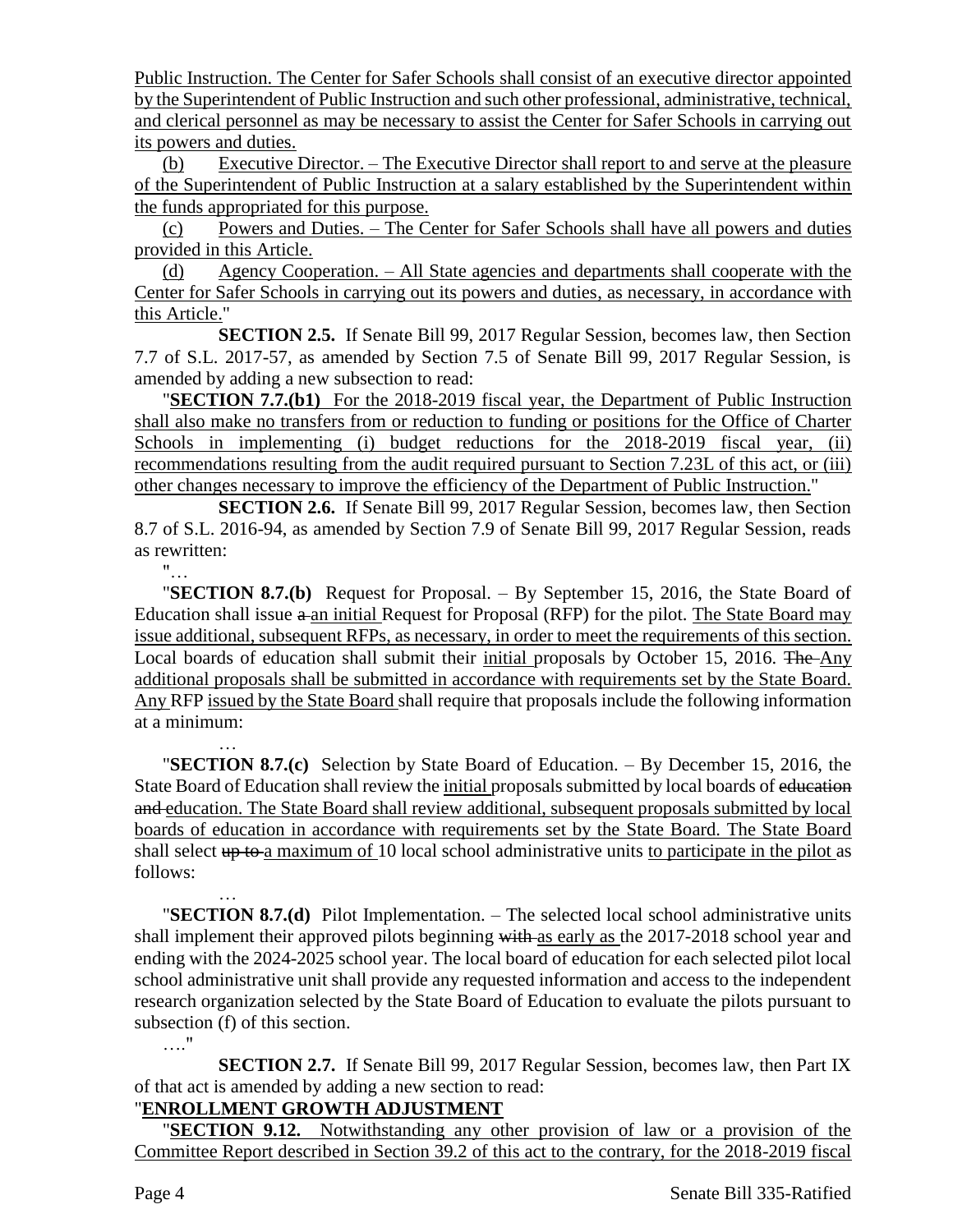year, the Community Colleges System Office and the Office of State Budget and Management shall certify the enrollment growth adjustment as the reduction of a sum of eleven million seven hundred thousand six hundred six dollars (\$11,700,606) in recurring requirements, the addition of a sum of one million seven hundred seventy-eight thousand eight hundred thirty-two dollars (\$1,778,832) in nonrecurring requirements, and the reduction of the sum of twelve million six hundred twenty-three thousand seven hundred fifty-seven dollars (\$12,623,757) in recurring receipts, resulting in a net sum of two million seven hundred one thousand nine hundred eighty-three dollars (\$2,701,983) in appropriation."

**SECTION 2.8.** If Senate Bill 99, 2017 Regular Session, becomes law, then Part IX of that act is amended by adding a new section to read:

#### "**CERTAIN COMMUNITY COLLEGE PROJECT FUNDS**

"**SECTION 9.11.(a)** Notwithstanding any other provision of law or a provision of the Committee Report described in Section 39.2 of this act to the contrary, the sum of two hundred thousand dollars (\$200,000) in nonrecurring funds appropriated to the Community Colleges System Office by this act for the 2018-2019 fiscal year to be allocated to Johnston County Community College as a grant-in-aid to support the Fire Tower Training Facility shall be allocated to Johnston Community College for the 2018-2019 fiscal year for this purpose.

"**SECTION 9.11.(b)** Notwithstanding any other provision of law or a provision of the Committee Report described in Section 39.2 of this act to the contrary, the sum of fifty thousand dollars (\$50,000) in nonrecurring funds appropriated to the Community Colleges System Office by this act for the 2018-2019 fiscal year to be allocated to Wilkes County Community College as a grant-in-aid for equipment needs for the Wilkes Culinary Arts Building shall be allocated to Wilkes Community College for the 2018-2019 fiscal year for this purpose."

**SECTION 2.9.** If Senate Bill 99, 2017 Regular Session, becomes law, then Part X of that act is amended by adding a new section to read:

## "**SOUTHERN REGIONAL AHEC FUNDS**

"**SECTION 10.6.** Notwithstanding any other provision of law or a provision of the Committee Report described in Section 39.2 of this act to the contrary, the sum of four million eight hundred thousand dollars (\$4,800,000) in nonrecurring funds appropriated to the Board of Governors of The University of North Carolina by this act for the 2018-2019 fiscal year to be allocated to the Southern Regional Area Health Education Center (SR AHEC) shall be used for residencies in the SR AHEC service areas and for facility and structural improvements associated with current residency programs."

**SECTION 2.10.** If Senate Bill 99, 2017 Regular Session, becomes law, then G.S. 115C-83.6(a2), as enacted by Section 7.24(b) of that act, reads as rewritten:

"(a2) The Department of Public Instruction shall provide for EVAAS analysis all formative and diagnostic assessment data collected pursuant to this section or G.S. 115C-174.11 for kindergarten through third grade."

**SECTION 2.11.** If Senate Bill 99, 2017 Regular Session, becomes law, then Part X of that act is amended by adding a new section to read:

## "**EXTEND INITIAL TERMS/ADVISORY COUNCIL ON RARE DISEASES**

"**SECTION 10.7.** Notwithstanding G.S. 130A-33.65(c), the terms of the initial members appointed to the Advisory Council on Rare Diseases (Council) within the School of Medicine of the University of North Carolina at Chapel Hill in accordance with S.L. 2015-199 shall end on July 1, 2023. A member appointed to fill a vacancy of an initial member of the Council shall serve the remainder of the unexpired term. Members appointed to the Council on or after July 1, 2023, shall serve for terms of three years in accordance with G.S. 130A-33.65."

**SECTION 2.12.(a)** If Senate Bill 99, 2017 Regular Session, becomes law, then G.S. 115C-562.1(3)b. reads as rewritten:

"b. Resides in a household with an income level not in excess of one hundred thirty-three percent (133%) of the amount required for the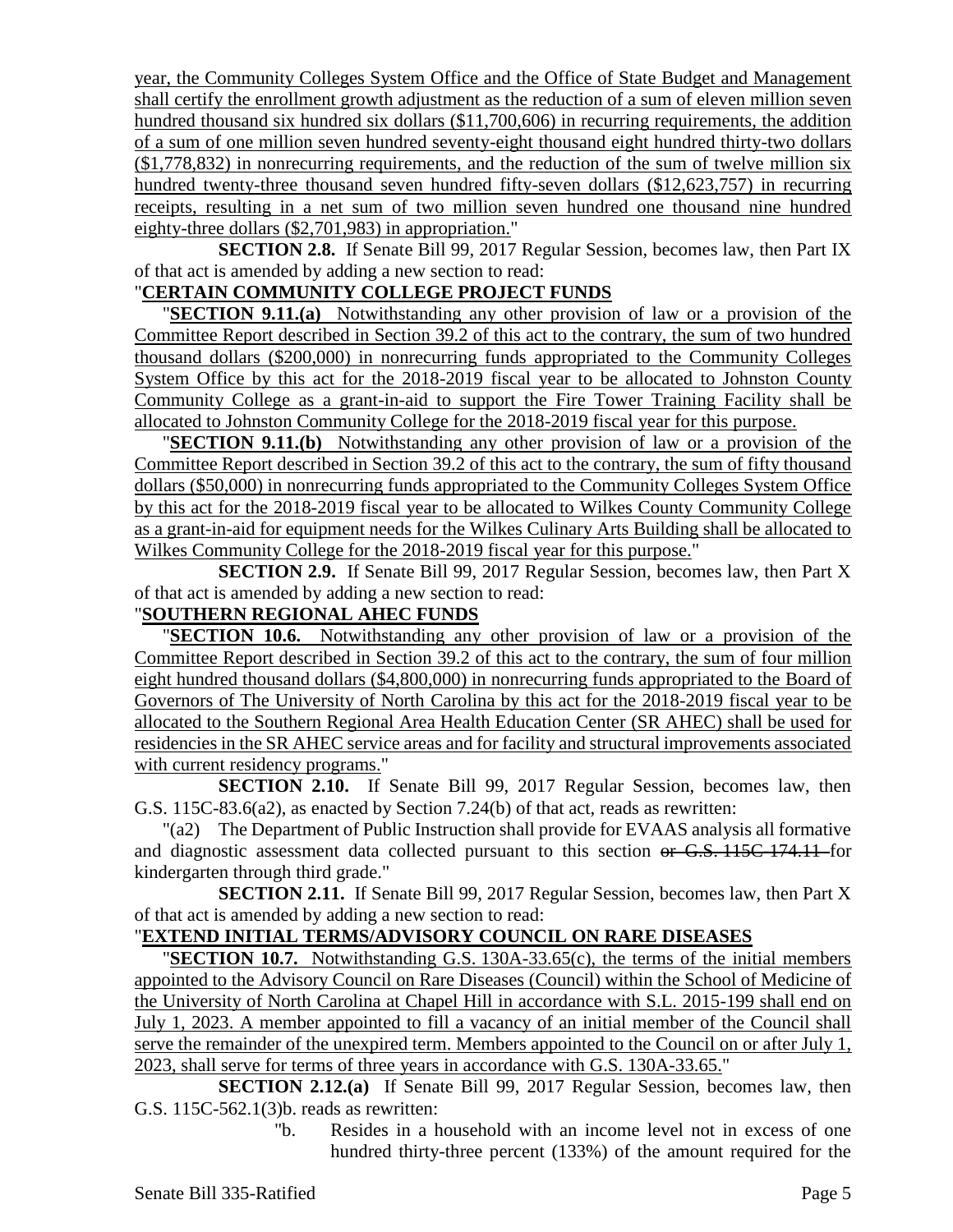student to qualify for the federal free or reduced-price lunch program. The Authority shall not count any distribution from the estate of a decedent in calculating the income level of the applicant's household for the purposes of determining eligibility for a scholarship under this sub-subdivision."

**SECTION 2.12.(b)** Subsection (a) of this section is effective the date this act becomes law and applies to any student who was otherwise eligible to receive a scholarship pursuant to Part 2A of Article 39 of Chapter 115C of the General Statutes on or after January 1, 2017, for any scholarship application for the 2018-2019 school year or later. A student who becomes eligible for a scholarship in the 2018-2019 school year solely due to subsection (a) of this section shall receive first priority in award of scholarships in the same manner as those previously awarded scholarships.

**SECTION 2.13.** If Senate Bill 99, 2017 Regular Session, becomes law, then Section 6 of S.L. 2016-110, as amended by Section 7.26E of S.L. 2017-57, reads as rewritten:

"**SECTION 6.** It is the intent of the General Assembly to appropriate to the Department of Public Instruction four hundred fifty thousand dollars (\$450,000) for the 2017-2018 fiscal year and annually thereafter for innovation zone model grants. Upon appropriation of funds, Beginning with the 2018-2019 fiscal year, from the funds appropriated to the Department of Public Instruction each fiscal year for the award of innovation zone model grants, the State Board of Education shall, upon recommendation of the ISD Superintendent, award innovation zone model grants of up to one hundred fifty thousand dollars (\$150,000) per fiscal year for five years to local boards of education who (i) have been authorized to adopt the innovation zone model by the State Board of Education for up to three schools or for a local school administrative unit with more than thirty-five percent (35%) of schools within the unit identified as low-performing and (ii) provide a dollar-for-dollar match with non-State funding for the requested grant amount. Innovation zone model grants shall be directed by local boards of educations to the innovation zone office to address specific issues in innovation zone schools. Notwithstanding any other provision of law or a provision of the Committee Report described in Section 39.2 of S.L. 2017-57 to the contrary, for the 2018-2019 fiscal year only, the Department may also use these funds to cover the administrative costs of the Innovative School District during the 2018-2019 fiscal year."

**SECTION 2.14.** If Senate Bill 99, 2017 Regular Session, becomes law, then Part VII of that act is amended by adding a new section to read:

# "**GRANT-IN-AID FOR GRAHAM COUNTY SCHOOLS**

"**SECTION 7.29.** Notwithstanding any other provision of law or a provision of the Committee Report described in Section 39.2 of this act to the contrary, of the funds appropriated in this act to the Department of Public Instruction, the Department shall provide a grant-in-aid in the amount of ten thousand dollars (\$10,000) to Graham County Schools."

**SECTION 2.15.(a)** If Senate Bill 99, 2017 Regular Session, becomes law, then Section 7.22 of that act is repealed.

**SECTION 2.15.(b)** If Senate Bill 99, 2017 Regular Session, becomes law, then Part VII of that act is amended by adding a new section to read:

# "**ELIMINATE FUNDS APPROPRIATED FOR DONORSCHOOSE**

"**SECTION 7.30.** Notwithstanding any other provision of law or a provision of the Committee Report described in Section 39.2 of this act to the contrary, the funds appropriated to the Department of Public Instruction by this act for the 2018-2019 fiscal year to provide a grant-in-aid to DonorsChoose.org for teachers to receive classroom supplies shall be reduced by two hundred thousand dollars (\$200,000)."

**SECTION 2.16.(a)** Notwithstanding G.S. 115C-83.15(b)(2), for the 2017-2018 school year only, for schools serving any students in ninth through twelfth grade, the State Board of Education shall assign points on the following measures available for that school: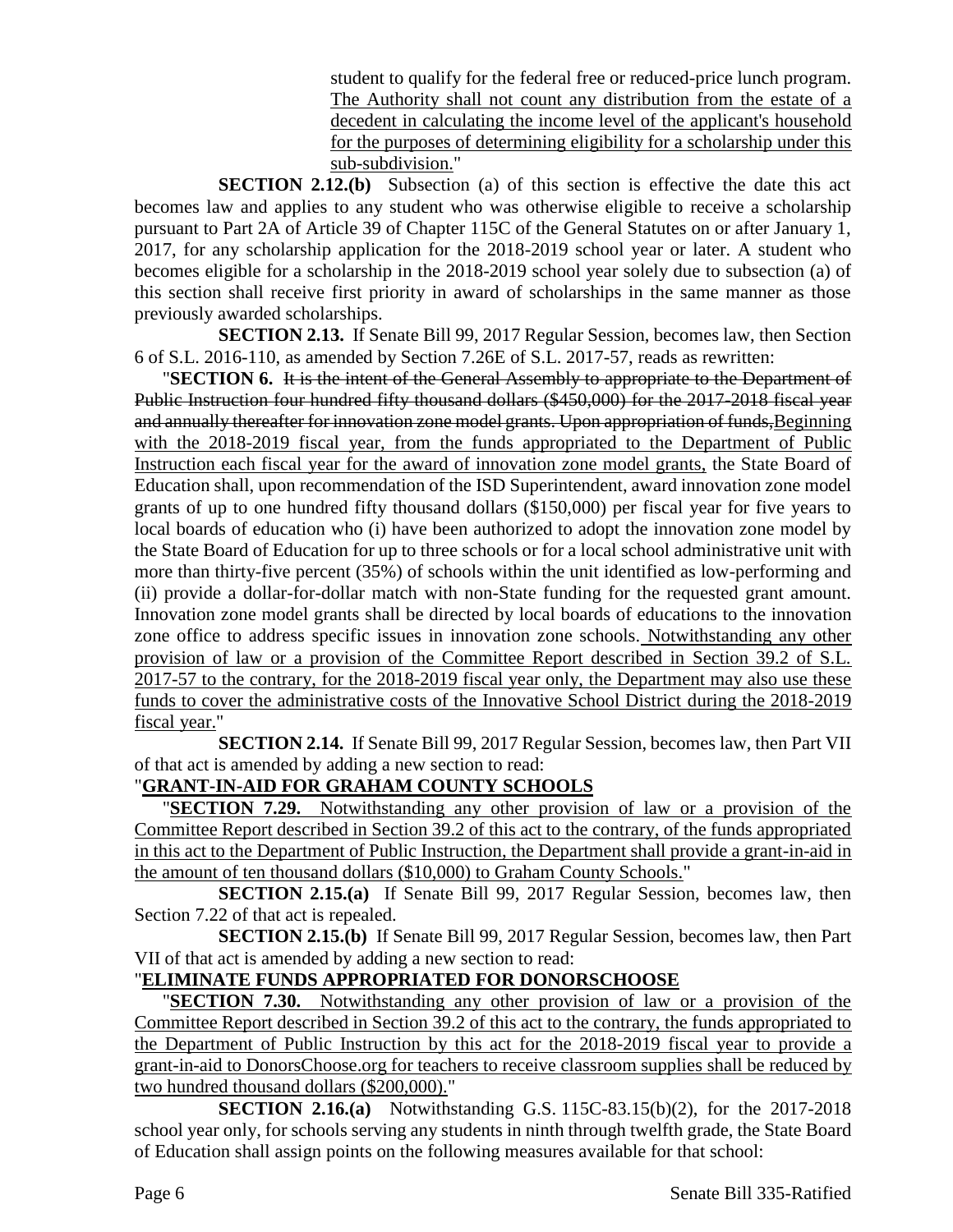- (1) One point for each percent of students who score at or above proficient on either the Algebra I or Integrated Math I end-of-course test or, for students who completed Algebra I or Integrated Math I before ninth grade, another mathematics course with an end-of-course test.
- (2) One point for each percent of students who score at or above proficient on the English II end-of-course test.
- (3) One point for each percent of students who score at or above proficient on the Biology end-of-course test.
- (4) One point for each percent of students who complete Algebra II or Integrated Math III with a passing grade.
- (5) One point for each percent of students who either (i) achieve the minimum score required for admission into a constituent institution of The University of North Carolina on a nationally normed test of college readiness or (ii) are enrolled in Career and Technical Education courses and score at Silver, Gold, or Platinum levels on a nationally normed test of workplace readiness.
- (6) One point for each percent of students who graduate within four years of entering high school.
- (7) One point for each percent of students who progress in achieving English language proficiency.

**SECTION 2.16.(b)** Notwithstanding G.S. 115C-83.16(a)(2)b., for the 2017-2018 school year only, the school quality and student success indicator shall be made up of the following measures:

- (1) Proficiency on the Biology end-of-course test.
- (2) The percentage of students who complete Algebra II or Integrated Math III with a passing grade.
- (3) The percentage of students who either (i) achieve the minimum score required for admission into a constituent institution of The University of North Carolina on a nationally normed test of college readiness or (ii) are enrolled in Career and Technical Education courses and score at Silver, Gold, or Platinum levels on a nationally normed test of workplace readiness.

**SECTION 2.16.(c)** For schools serving any students in ninth through twelfth grade, for the 2017-2018 school year only, in addition to other required data, the report cards issued pursuant to G.S. 115C-12(9)c1. shall include the following data:

- (1) The percentage of students who achieved the minimum score required for admission into a constituent institution of The University of North Carolina on a nationally normed test of college readiness.
- (2) The percentage of students enrolled in Career and Technical Education courses who met the standard when scoring at Silver, Gold, or Platinum levels on a nationally normed test of workplace readiness.
- (3) The percentage of students who either (i) achieve the minimum score required for admission into a constituent institution of The University of North Carolina on a nationally normed test of college readiness or (ii) are enrolled in Career and Technical Education courses and score at Silver, Gold, or Platinum levels on a nationally normed test of workplace readiness.

**SECTION 2.16.(d)** This section is effective when it becomes law and applies to school performance grades and report cards issued based on data from the 2017-2018 school year.

**SECTION 2.17.(a)** If Senate Bill 99, 2017 Regular Session, becomes law, then G.S. 116-280, as amended by Section 10A.6(a) of that act, is amended by adding a new subdivision to read:

 $^{\prime\prime}(1a)$  Armed Forces. – As defined in G.S. 116-143.3(a)(2)."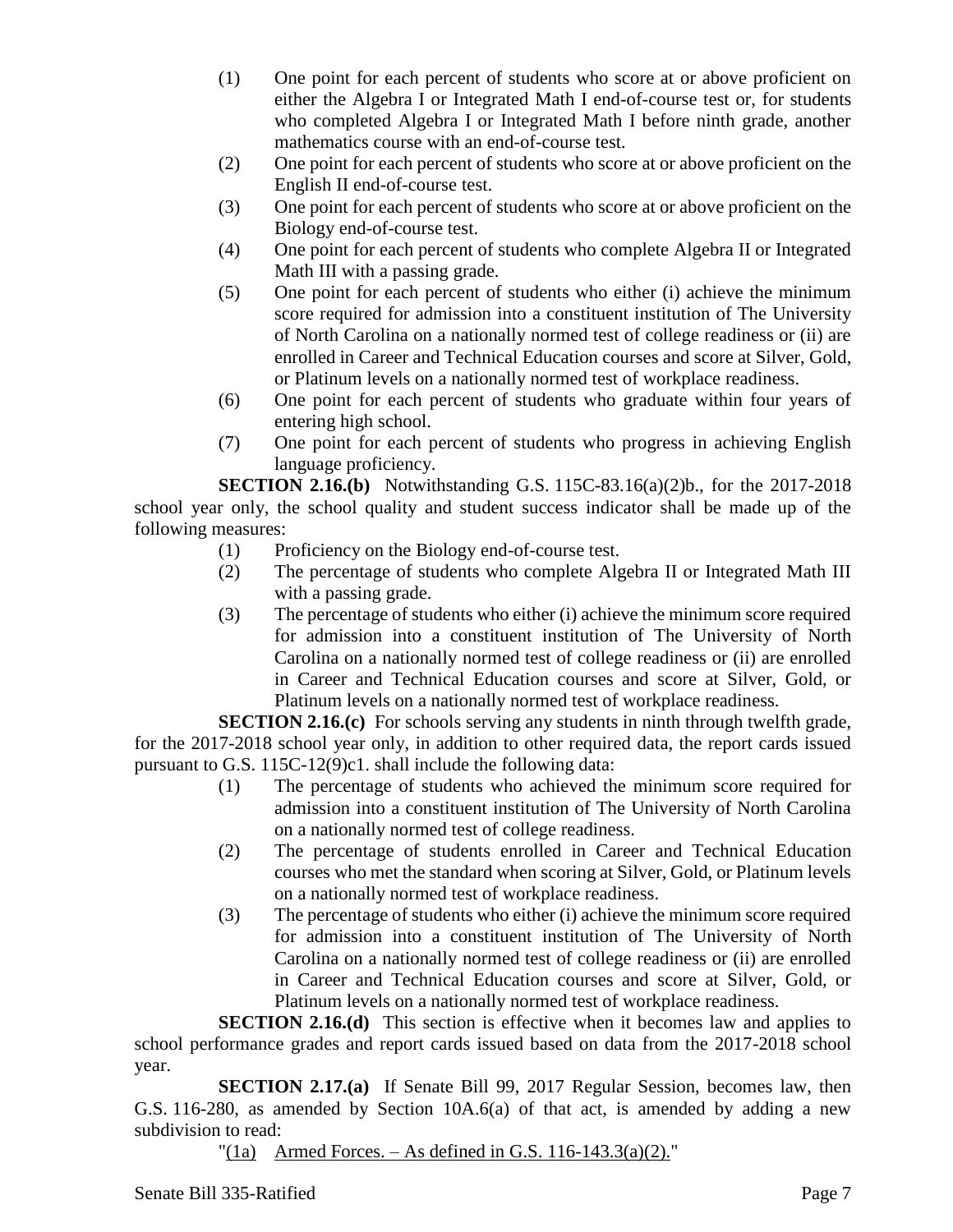**SECTION 2.17.(b)** If Senate Bill 99, 2017 Regular Session, becomes law, then G.S. 116-281(3), as amended by Section 10A.6(b) of that act, reads as rewritten:

- $\Gamma(3)$  The student must either (i) qualify meet at least one of the following:
	- a. Qualify as a legal resident of North Carolina and as a resident for tuition purposes under the criteria set forth in G.S. 116-143.1 and in accordance with definitions of residency that may from time to time be adopted by the Board of Governors of The University of North Carolina or (ii) be Carolina.
	- b. Be a veteran provided the veteran's abode is in North Carolina and the veteran provides the eligible private postsecondary institution a letter of intent to establish residency in North Carolina.
	- c. Be an active duty member of the Armed Forces provided the member of the Armed Forces is abiding in this State incident to active military duty in this State."

**SECTION 2.17.(c)** This section applies beginning with the 2018-2019 academic

### **PART III. HEALTH AND HUMAN SERVICES**

**SECTION 3.1.** If Senate Bill 99, 2017 Regular Session, becomes law, then Part XI of that act is amended by adding a new section to read:

# "**FUNDS FOR GIGI'S PLAYHOUSE**

year.

"**SECTION 11F.9A.** Notwithstanding any provision of this act or the Committee Report described in Section 39.2 of this act to the contrary, the sum of fifty thousand dollars (\$50,000) in nonrecurring funds appropriated to the Department of Health and Human Services, Division of Mental Health, Developmental Disabilities, and Substance Abuse Services, for the 2018-2019 fiscal year, to provide funding to Gigi's Playhouse located in the city of Raleigh shall instead be used to provide funding to Gigi's Playhouse located in the city of Charlotte."

**SECTION 3.2.** If Senate Bill 99, 2017 Regular Session, becomes law, then Part XI of that act is amended by adding a new section to read:

### "**FUNDS FOR FREE CLINIC OF ROCKINGHAM COUNTY, INC.**

"**SECTION 11A.3A.** Notwithstanding any provision of this act or the Committee Report described in Section 39.2 of this act to the contrary, the sum of two hundred fifty thousand dollars (\$250,000) in nonrecurring funds appropriated to the Department of Health and Human Services, Division of Central Management and Support, for the 2018-2019 fiscal year, to provide funding to the Free Clinic of Reidsville shall instead be used to provide funding to the Free Clinic of Rockingham County, Inc."

**SECTION 3.3.** If Senate Bill 99, 2017 Regular Session, becomes law, then Part XI of that act is amended by adding a new section to read:

# "**FUNDS FOR ADA JENKINS CENTER**

"**SECTION 11A.3B.** Notwithstanding any provision of this act or the Committee Report described in Section 39.2 of this act to the contrary, the sum of twenty-five thousand dollars (\$25,000) in nonrecurring funds appropriated to the Department of Health and Human Services, Division of Central Management and Support, for the 2018-2019 fiscal year, to provide funding to the Ada Jenkins Center in Davidson County shall instead be used to provide funding to the Ada Jenkins Center in the Town of Davidson."

**SECTION 3.4.** If Senate Bill 99, 2017 Regular Session, becomes law, then G.S. 110-130.1(a), as amended by that act, reads as rewritten:

"(a) All child support collection and paternity determination services provided under this Article to recipients of public assistance shall be made available to any individual not receiving public assistance in accordance with federal law and as contractually authorized by the nonrecipient, upon proper application and payment of a nonrefundable application fee of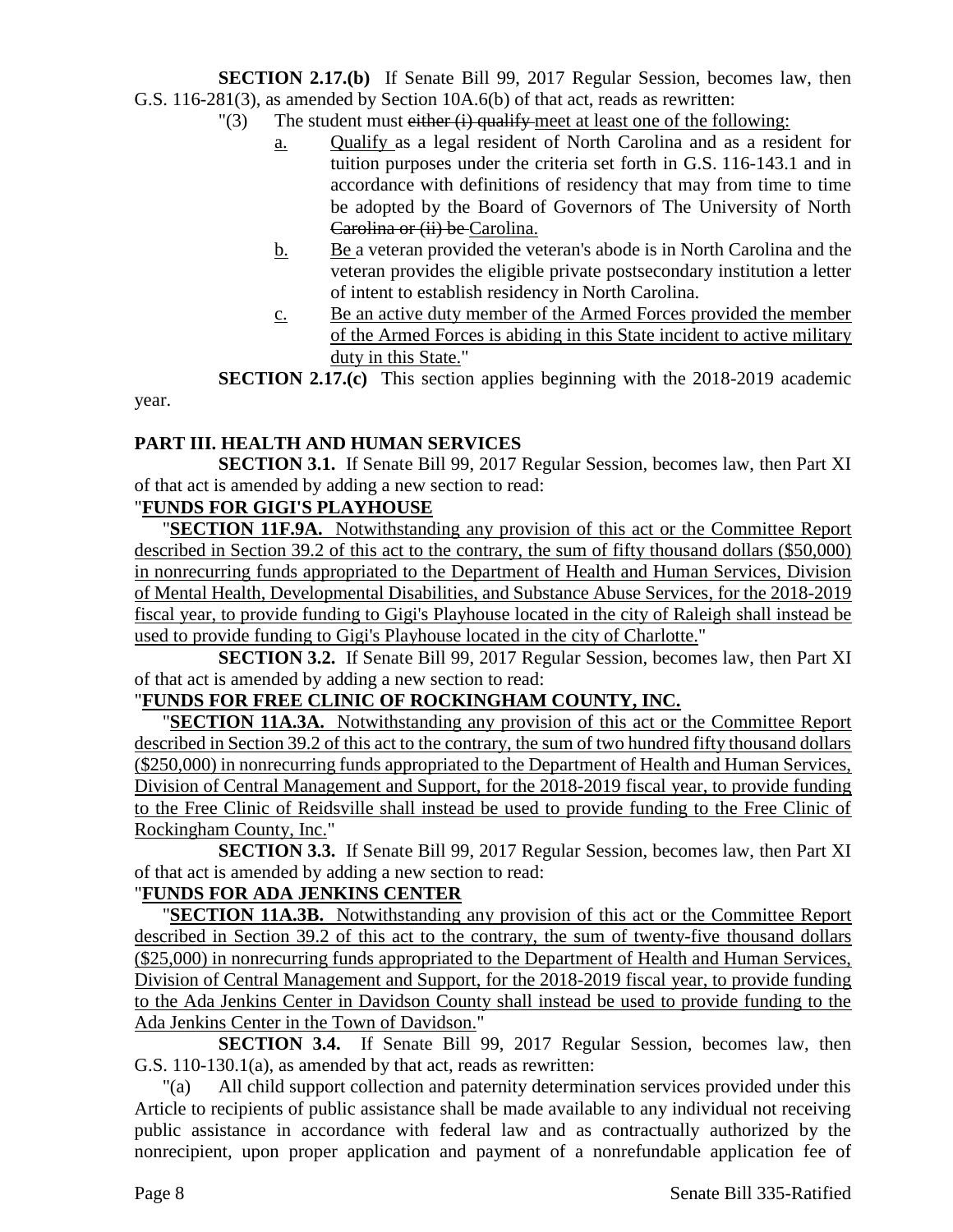twenty-five dollars (\$25.00). The fee shall be reduced to ten dollars (\$10.00) if the individual applying for the services is indigent. An indigent individual is an individual whose gross income does not exceed one hundred percent (100%) of the federal poverty guidelines issued each year in the Federal Register by the U.S. Department of Health and Human Services. For the purposes of this subsection, the term "gross income" has the same meaning as defined in G.S. 105-134.1.G.S. 105-153.3.

In the case of an individual who has never received assistance under a State program funded pursuant to Title IV-A of the Social Security Act and for whom the State has collected and disbursed to the family in a federal fiscal year at least five hundred fifty dollars (\$550.00) of support, the State shall impose an annual fee of thirty-five dollars (\$35.00) for each case in which services are furnished. The child support agency shall retain the fee from support collected on behalf of the individual. However, the child support agency shall not retain the fee from the first five hundred fifty dollars (\$550.00) collected. The child support agency shall use the fee to support the ongoing operation of the program."

**SECTION 3.5.** If Senate Bill 99, 2017 Regular Session, becomes law, then Section 11L.1 of S.L. 2017-57, as amended by Section 11L.1 of Senate Bill 99, 2017 Regular Session, reads as rewritten:

"**SECTION 11L.1.(a)** Except as otherwise provided, appropriations from federal block grant funds are made for each year of the fiscal biennium ending June 30, 2019, according to the following schedule:

| <b>TEMPORARY ASSISTANCE FOR</b><br><b>NEEDY FAMILIES (TANF) FUNDS</b>                       | FY 2017-2018     | FY 2018-2019 |
|---------------------------------------------------------------------------------------------|------------------|--------------|
| <b>Local Program Expenditures</b>                                                           |                  |              |
| <b>Division of Social Services</b>                                                          |                  |              |
| 01. Work First Family Assistance                                                            | \$49,479,444     | \$41,722,815 |
| 02. Work First County Block Grants                                                          | 80,093,566       | 80,093,566   |
| 03. Work First Electing Counties                                                            | 2,378,213        | 2,378,213    |
| 04. Adoption Services - Special<br><b>Children Adoption Fund</b>                            | 2,026,877        | 2,026,877    |
| 05. Child Protective Services – Child<br><b>Welfare Workers for Local DSS</b>               | 9,412,391        | 9,412,391    |
| 05A. Child Protective Services - Child<br>Welfare Workers for Local DSS One-time Swap Out   | $\boldsymbol{0}$ | 348,558      |
| 05A.05B. Funding for Counties to Assist with County<br>Implementation of NC FAST, Project 4 | $\overline{0}$   | 639,158      |
| 06. Child Welfare Program<br><b>Improvement Plan</b>                                        | 775,176          | 775,176      |
| 07. Child Welfare Collaborative                                                             | 400,000          | 400,000      |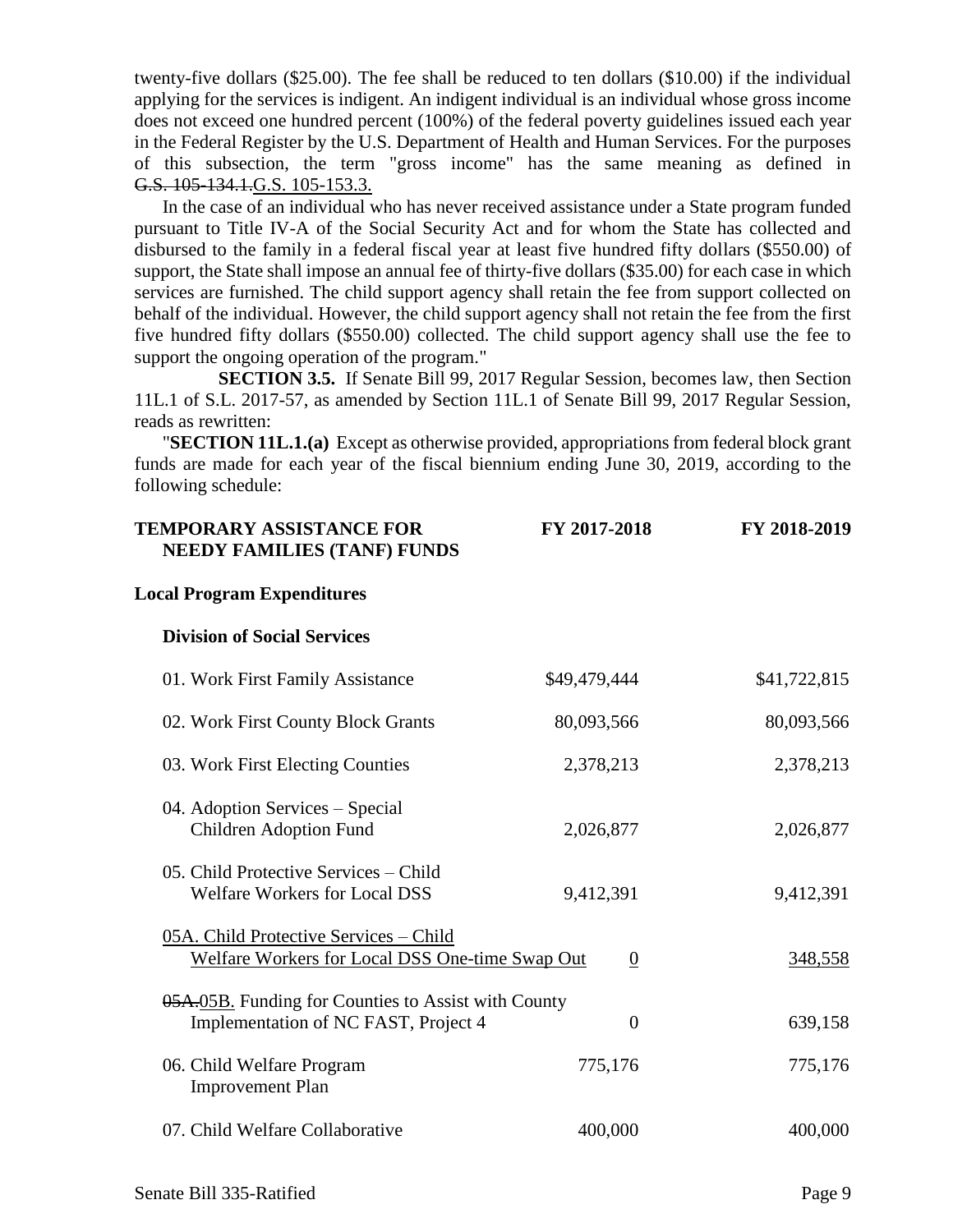…

# **TOTAL TEMPORARY ASSISTANCE FOR NEEDY FAMILIES (TANF) FUNDS \$301,385,315 \$324,463,088\$324,811,646**

…

#### **MENTAL HEALTH SERVICES BLOCK GRANT**

#### **Local Program Expenditures**

| 01. Mental Health Services - Child                                                  | \$3,619,833 | \$4,118,045          |  |
|-------------------------------------------------------------------------------------|-------------|----------------------|--|
| 02. Mental Health Services – Adult/Child                                            | 10,967,792  | 12,477,33116,578,811 |  |
| 03. Crisis Solutions Initiative – Critical<br>Time Intervention                     | 750,000     | $\Omega$             |  |
| 04. Mental Health Services – First<br><b>Psychotic Symptom Treatment</b>            | 1,430,851   | 2,321,873            |  |
| 04A. Three-Way Contracts                                                            | $\theta$    | 4,101,480            |  |
| <b>DHHS Administration</b>                                                          |             |                      |  |
| Division of Mental Health, Developmental Disabilities, and Substance Abuse Services |             |                      |  |
| 05. Administration                                                                  | 200,000     | 200,000              |  |

#### **TOTAL MENTAL HEALTH SERVICES BLOCK GRANT \$16,968,476 \$23,218,729**

…

### **MATERNAL AND CHILD HEALTH BLOCK GRANT**

#### **Local Program Expenditures**

#### **Division of Public Health**

01. Women and Children's Health Services (Safe Sleep Campaign \$45,000; Sickle Cell Centers \$100,000; Prevent Blindness \$575,000; March of Dimes \$350,000; Teen Pregnancy Prevention Initiatives \$650,000; 17P Project \$52,000; Nurse-Family Partnership \$550,000; Carolina Pregnancy Care Fellowship \$400,000; Perinatal & Neonatal Outreach Coordinator Contracts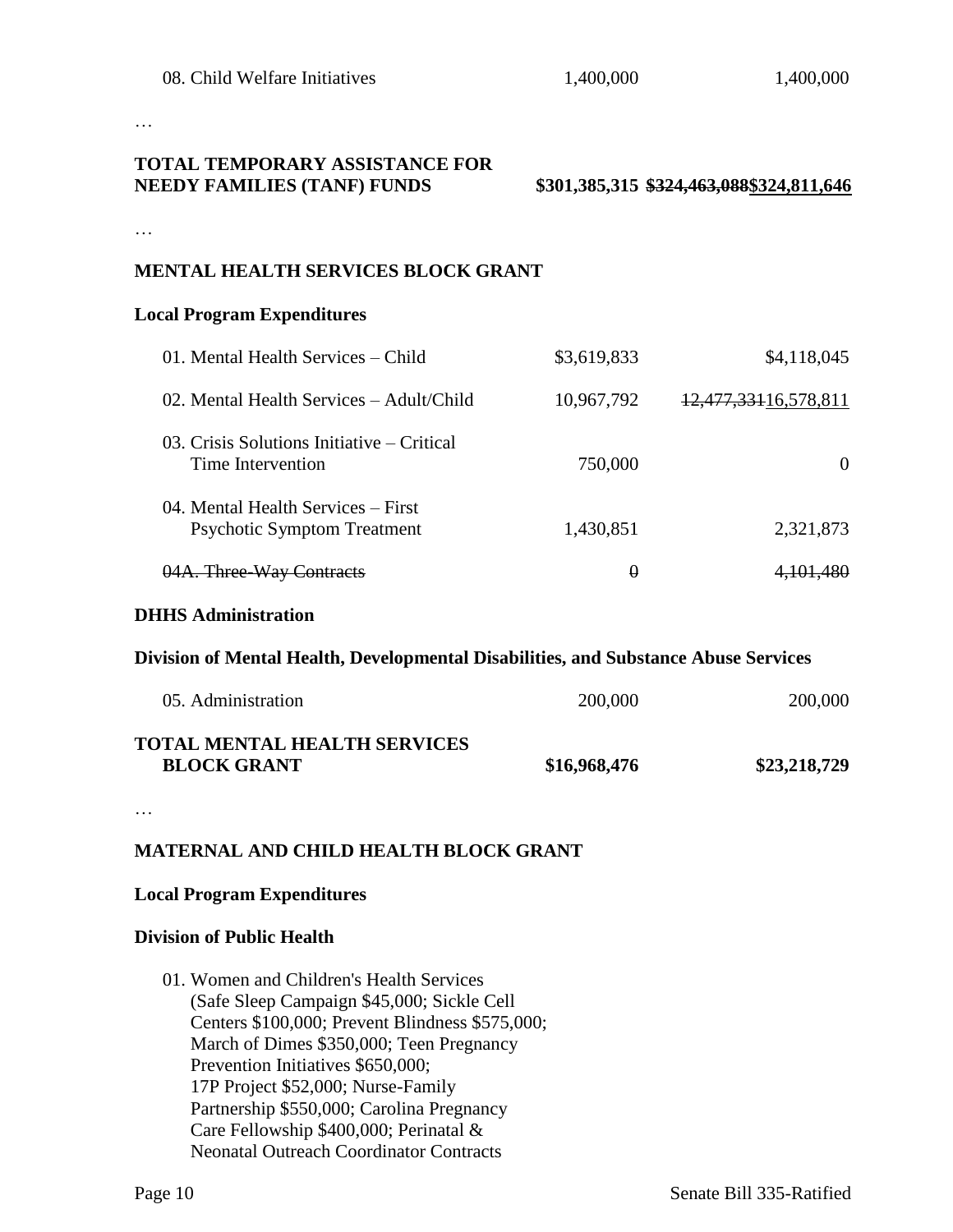| <b>TOTAL MATERNAL AND CHILD</b><br><b>HEALTH BLOCK GRANT</b><br>11                    | \$18,089,519 | \$20,945,529\$20,945,529 |
|---------------------------------------------------------------------------------------|--------------|--------------------------|
| 09. Division of Public Health Administration                                          | 552,571      | 552,571                  |
| <b>DHHS Administration</b>                                                            |              |                          |
| 08. Health Promotion – Injury and<br><b>Violence Prevention</b>                       | 87,271       | 87,271                   |
| 07. State Center for Health Statistics                                                | 158,583      | 158,583                  |
| 06. Women and Children's Health – Perinatal<br><b>Strategic Plan Support Position</b> | 68,245       | 68,245                   |
| 05. Women's Health - Maternal Health                                                  | 169,864      | 169,864                  |
| 04. Children's Health Services                                                        | 1,427,323    | 1,427,323                |
| <b>DHHS Program Expenditures</b>                                                      |              |                          |
| 03A. Every Week Counts                                                                | 2,200,000    | 3,000,0000               |
| 03. Evidence-Based Programs in Counties<br>With Highest Infant Mortality Rates        | 1,575,000    | 1,575,000                |
| 02. Oral Health                                                                       | 48,227       | 48,227                   |
| \$440,000; Mountain Area<br>Pregnancy Center \$250,000)                               | \$11,802,435 | \$13,858,445\$16,858,445 |

**SECTION 3.6.** If Senate Bill 99, 2017 Regular Session, becomes law, then Subpart XI-B of Part XI of that act is amended by adding a new section to read:

### "**VACANT POSITION REDUCTION**

"**SECTION 11B.6.** Notwithstanding any provision of this act or in the Committee Report described in Section 39.2 of this act to the contrary, the Department of Health and Human Services, Division of Child Development and Early Education (Division), is not required to eliminate the Business Systems Analyst position (65024701) under Item 60 of the Vacant Position Reduction. However, the Division shall achieve the reduction for that item through the elimination of other vacant positions or administrative reductions."

**SECTION 3.7.** If Senate Bill 99, 2017 Regular Session, becomes law, then Part XI of that act is amended by adding a new section to read:

#### "**SUICIDE PREVENTION LIFELINE**

"**SECTION 11F.9C.(a)** Notwithstanding any provision of this act or the Committee Report described in Section 39.2 of this act to the contrary, from the funds appropriated to the Department of Health and Human Services, Division of Mental Health, Developmental Disabilities, and Substance Abuse Services, for the 2018-2019 fiscal year, the sum of three hundred forty-eight thousand five hundred fifty-eight dollars (\$348,558) in nonrecurring funds shall be used to fund a suicide prevention lifeline.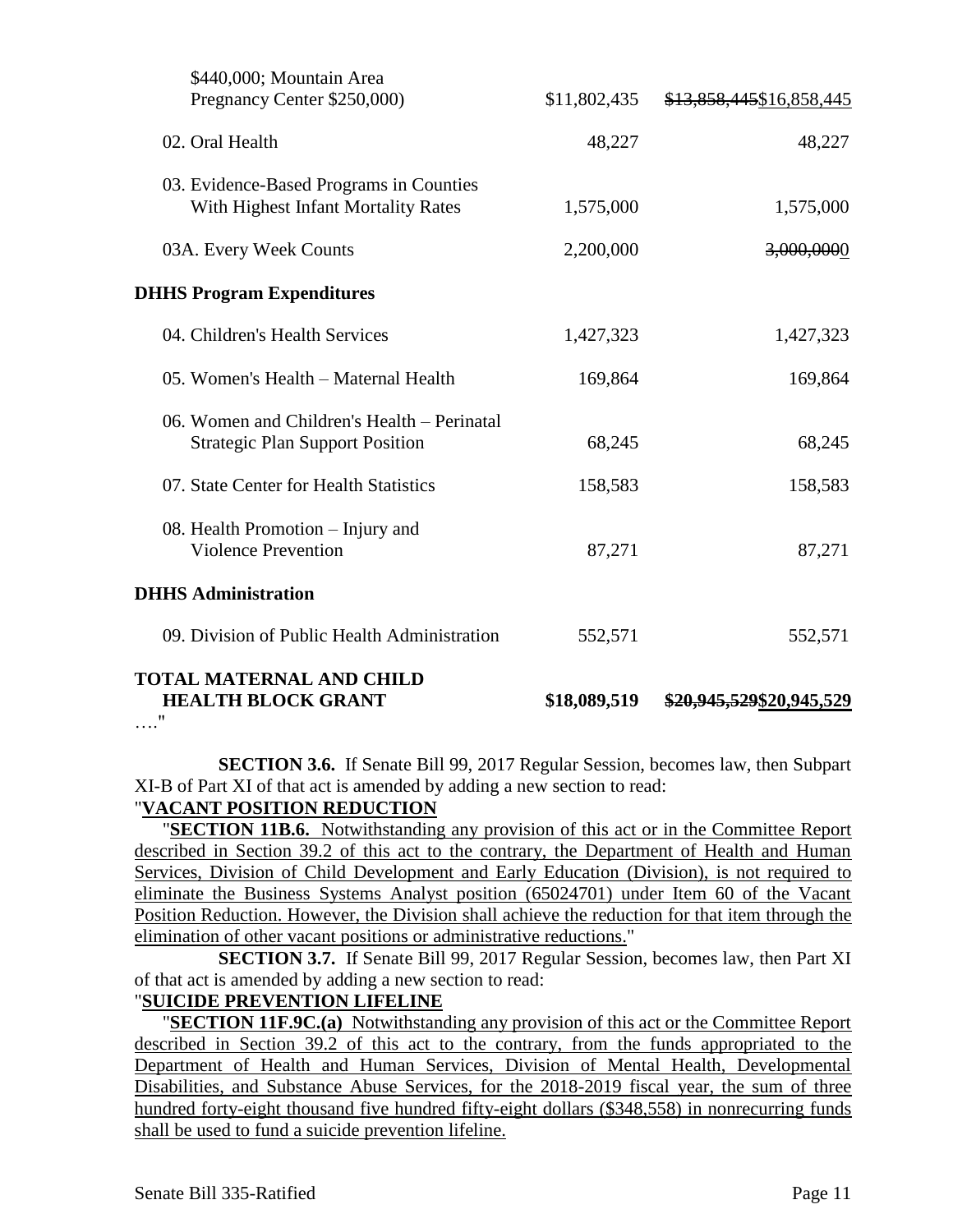"**SECTION 11F.9C.(b)** For the 2019-2021 fiscal biennium, the Office of State Budget and Management shall include the sum of three hundred forty-eight thousand five hundred fifty-eight dollars (\$348,558) in recurring funds in the Department of Health and Human Service's base budget, as defined in G.S. 143C-1-1, to be used to fund a suicide prevention lifeline."

**SECTION 3.8.** If Senate Bill 99, 2017 Regular Session, becomes law, then G.S. 90-288.14A, as enacted by Section 11G.1(b) of that act, reads as rewritten:

## "**§ 90-288.14A. Approval for nursing home administrators to serve as adult care home administrators.**

The Department shall approve as an adult care home administrator any individual licensed as a nursing home administrator under Article 20 of this Chapter who, within 90 calendar days after commencing employment as a nursing an adult care home administrator, successfully completes the written examination administered by the Department for assisted living administrator certification. An individual approved as an adult care home administrator pursuant to this section is deemed to meet the requirements of G.S. 90-288.14 and may renew his or her assisted living administrator certification pursuant to G.S. 90-288.15."

**SECTION 3.9.** If Senate Bill 99, 2017 Regular Session, becomes law, then Part XI of that act is amended by adding a new section to read:

"**SECTION 11F.2A.** Notwithstanding any provision of S.L. 2017-57 or the Committee Report described in Section 39.2 of S.L. 2017-57 to the contrary, the sum of up to four million dollars (\$4,000,000) in nonrecurring funds appropriated in that act from the Dorothea Dix Hospital Property Fund to the Department of Health and Human Services, Division of Mental Health, Developmental Disabilities, and Substance Abuse Services, for the 2017-2018 fiscal year, to pay for renovation or building costs associated with the construction of new, licensed inpatient behavioral health beds at Cape Fear Valley Medical Center in Cumberland County shall instead be used to pay for renovation or building costs associated with the construction of new, licensed inpatient behavioral health beds at Betsy Johnson Hospital in Harnett County. Betsy Johnson Hospital is subject to the provisions of Section 11F.5 of S.L. 2017-57 with respect to its receipt and use of these funds."

**SECTION 3.10.** If Senate Bill 99, 2017 Regular Session, becomes law, then Section 11E.5 of that act and Section 11E.12 of S.L. 2017-57 are repealed.

**SECTION 3.11.** If Senate Bill 99, 2017 Regular Session, becomes law, then Part XI of that act is amended by adding a new section to read:

## "**STUDY INCREASING GROUP HOME SERVICES**

"**SECTION 11H.9A.** The Department of Health and Human Services (Department) shall, in conjunction with stakeholders, develop a comprehensive plan for increased utilization of 1915(b)(3) services and "in-lieu-of" services as the foundation for sustained operation of licensed supervised living facilities as defined under 10A NCAC 27G .5601(c)(1) and 10A NCAC 27G  $.5601(c)(3)$ . The plan shall include standardized processes, methodologies, service definitions, and rates of reimbursement for these increased services. No later than January 7, 2019, the Department shall submit a report that contains this plan to the Joint Legislative Oversight Committee on Medicaid and NC Health Choice, the Joint Legislative Oversight Committee on Health and Human Services, and the Fiscal Research Division. The report shall also contain the following:

- (1) An estimate of the costs associated with implementation of the plan, including Medicaid costs.
- (2) An estimate of the amount of single-stream funding currently being utilized to provide State-funded services that would be replaced by Medicaid services upon implementation of the plan.
- (3) A description of how the amount of funds identified pursuant to subdivision (2) of this section could be reinvested to further sustain operation of licensed,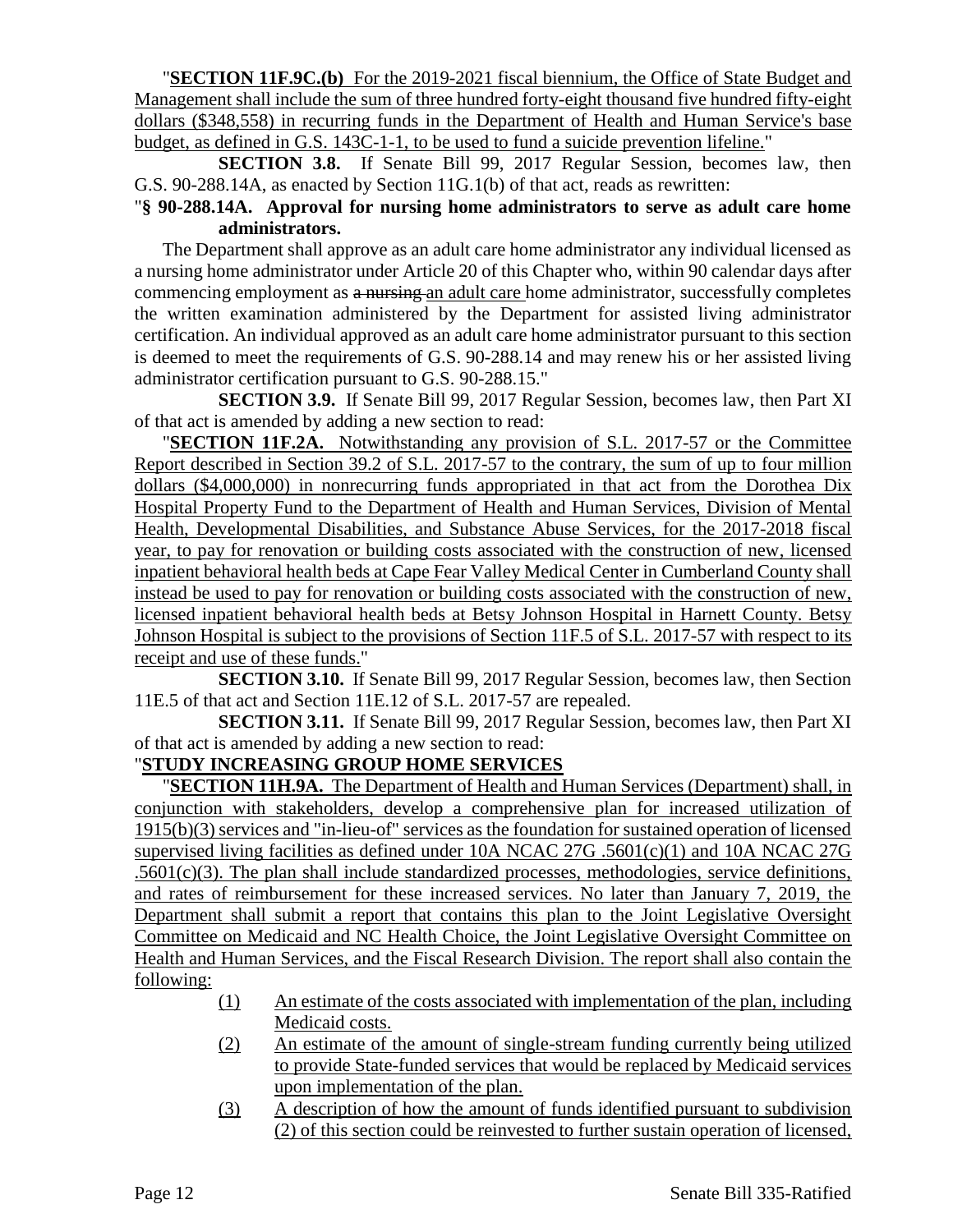supervised living facilities as defined under 10A NCAC 27G .5601 $(c)(1)$  and 10A NCAC 27G .5601(c)(3).

- (4) A time line for implementation of the plan.
- (5) Any legislative changes required to implement the plan."

**SECTION 3.12.** If Senate Bill 99, 2017 Regular Session, becomes law, then Part XI of that act is amended by adding a new section to read:

## "**FUNDS FOR ADVENTURE HOUSE**

"**SECTION 11F.9B.** Notwithstanding any provision of this act or the Committee Report described in Section 39.2 of this act to the contrary, from funds appropriated to the Department of Health and Human Services, Division of Mental Health, Developmental Disabilities, and Substance Abuse Services, for the 2018-2019 fiscal year, the Department shall allocate the sum of twenty-five thousand dollars (\$25,000) in nonrecurring funds as a grant-in-aid to Adventure House, a clubhouse program for adults with mental illness, located in the City of Shelby."

**SECTION 3.13.** If Senate Bill 99, 2017 Regular Session, becomes law, then Part XI of that act is amended by adding a new section to read:

### "**INCREASE RATE FOR CAP/DA IN-HOME AIDE SERVICES AND PROVIDE ADULT OPTICAL COVERAGE**

"**SECTION 11H.13.(a)** Notwithstanding any provision of this act, the Committee Report described in Section 39.2 of this act, any provision of S.L. 2017-57, as amended, or the Committee Report described in Section 39.2 of S.L. 2017-57 to the contrary, the funds appropriated to the Department of Health and Human Services, Division of Medical Assistance, for the Medicaid Rebase for the 2018-2019 fiscal year shall be reduced by the sum of seven million five hundred thousand dollars (\$7,500,000) in recurring funds.

"**SECTION 11H.13.(b)** Notwithstanding any provision of this act, the Committee Report described in Section 39.2 of this act, any provision of S.L. 2017-57, as amended, or the Committee Report described in Section 39.2 of S.L. 2017-57 to the contrary, there is appropriated the sum of five million five hundred thousand dollars (\$5,500,000) in recurring funds for fiscal year 2018-2019 to be used to increase the rate to no more than three dollars and ninety cents (\$3.90) paid per 15-minute billing unit for in-home aide services provided under the Community Alternatives Program for Disabled Adults (CAP-DA) waiver pursuant to Clinical Coverage Policy 3K-2, effective January 1, 2019. Notwithstanding G.S. 108A-54(e), the rate paid per 15-minute billing unit for in-home aide services provided under the CAP-DA waiver pursuant to Clinical Coverage Policy 3K-2 shall not exceed three dollars and ninety cents (\$3.90).

"**SECTION 11H.13.(c)** Notwithstanding any provision of this act, the Committee Report described in Section 39.2 of this act, any provision of S.L. 2017-57, as amended, or the Committee Report described in Section 39.2 of S.L. 2017-57 to the contrary, there is appropriated the sum of two million dollars (\$2,000,000) in recurring funds for fiscal year 2018-2019 to be used to provide adult optical Medicaid coverage, effective January 1, 2019.

"**SECTION 11H.13.(d)** No later than March 1, 2019, the Department shall report to the Joint Legislative Oversight Committee on Medicaid and NC Health Choice and the Fiscal Research Division on the following:

- (1) All new services and rate increases implemented for the Medicaid program or NC Health Choice program during the 2017-2019 fiscal biennium and the annualized cost of each new service and rate.
- (2) Any State Plan amendments or waivers pending approval by the Centers for Medicare and Medicaid Services containing requests for new services or rate increases and the anticipated annualized cost of each pending new service and rate increase."

### **PART IV. AGRICULTURE AND NATURAL AND ECONOMIC RESOURCES**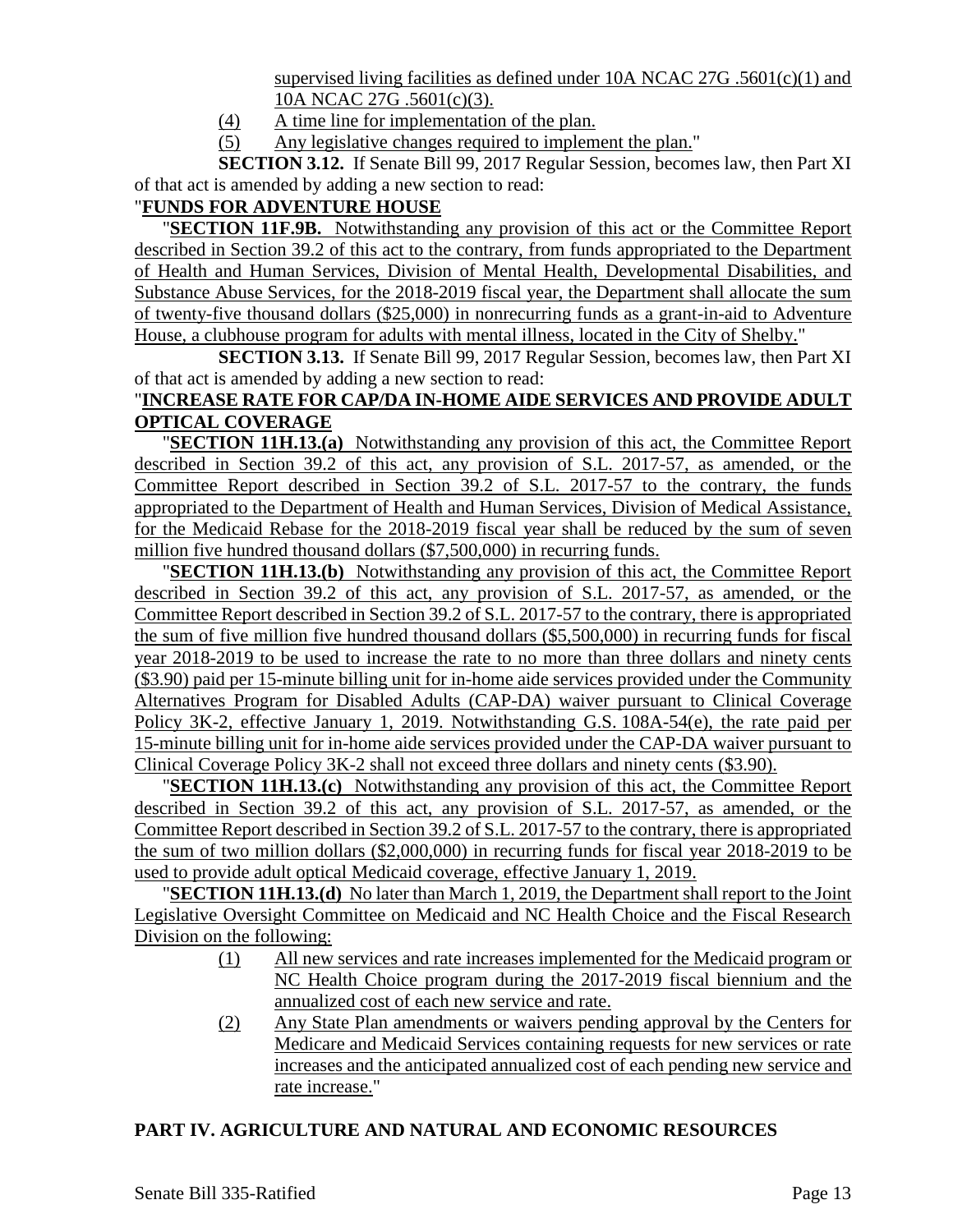**SECTION 4.1.** If Senate Bill 99, 2017 Regular Session, becomes law, then notwithstanding any provision in that act, or in the Committee Report described in Section 39.2 of that act to the contrary, the funds appropriated to Yancey County for the Cane River Park may be used for lighting anywhere in the Park.

**SECTION 4.2.** If Senate Bill 99, 2017 Regular Session, becomes law, then Section 13.2 of that act reads as rewritten:

"**SECTION 13.2.** Notwithstanding G.S. 130A-310.11(b), up to two million dollars (\$2,000,000) of the funds credited to the Inactive Hazardous Sites Cleanup Fund under G.S. 105-187.63 for the assessment and remediation of pre-1983 landfills shall instead be used by the Department of Environmental Quality's Division of Waste Management to provide a matching grant to Speedway Motorsports, Incorporated Charlotte Motor Speedway, LLC, (CMS) for the purpose of remediation activities at the Charlotte Motor Speedway in Cabarrus County. The Division shall provide one dollar (\$1.00) for every two non-State dollars (\$2.00) provided in kind or otherwise, up to a maximum of two million dollars (\$2,000,000) for the matching grant described in this section. CMS may allocate all or a portion of the grant provided by this section to an entity that controls CMS or an entity controlled by CMS. Entities receiving such an allocation shall be considered a subgrantee as defined in G.S. 143C-6-23."

**SECTION 4.3.** If Senate Bill 99, 2017 Regular Session, becomes law, then notwithstanding any provision in that act, or in the Committee Report described in Section 39.2 of that act to the contrary, the funds appropriated to the Mountain Island Educational State Forest shall be transferred to special fund 23702.

**SECTION 4.4.(a)** If Senate Bill 99, 2017 Regular Session, becomes law, then G.S. 143-215.3E, as enacted by Section 13.1(a) of that act, reads as rewritten:

#### "**§ 143-215.3E. Authority of Governor to require facility to cease operations and activities for unauthorized PFAS discharges.discharges or releases.**

(a) The Governor is authorized to require a facility to cease all operations and activities in the State that result in the production of a pollutant if all of the following circumstances exist:

- (1) The facility has a National Pollutant Discharge Elimination System (NPDES) permit.
- (2) The Department has determined that the facility has had unauthorized discharges or releases of per- and poly-fluoroalkyl substances (PFAS) into the air, surface water, and groundwater and these discharges or releases have resulted in an exceedance of a standard set by the Environmental Management Commission for groundwater, surface water, or air quality, or an exceedance of a health advisory standard level established by the United States Environmental Protection Agency for any chemical classified as a PFAS, and the facility has received more than one notice of violation from the Department within a two-year period for unauthorized discharges or releases of such substances.
- (3) The Department has been unable to stop all ongoing unauthorized discharges or releases of such substances from the facility that result in the violation of a standard or health advisory standard level within one year from the time the Department first learned of the unauthorized discharges-discharges or releases.
- (4) The Department has determined that the best available scientific data indicates that the ongoing unauthorized discharges discharges or releases present a danger to the public health.

(b) In determining whether to exercise the authority established under this section, the Governor may take into account remedial actions undertaken by the operator of the facility.

(c) If the Governor exercises the authority established under this subsection to require a facility to cease operations and activities, the Governor shall issue an order in writing to the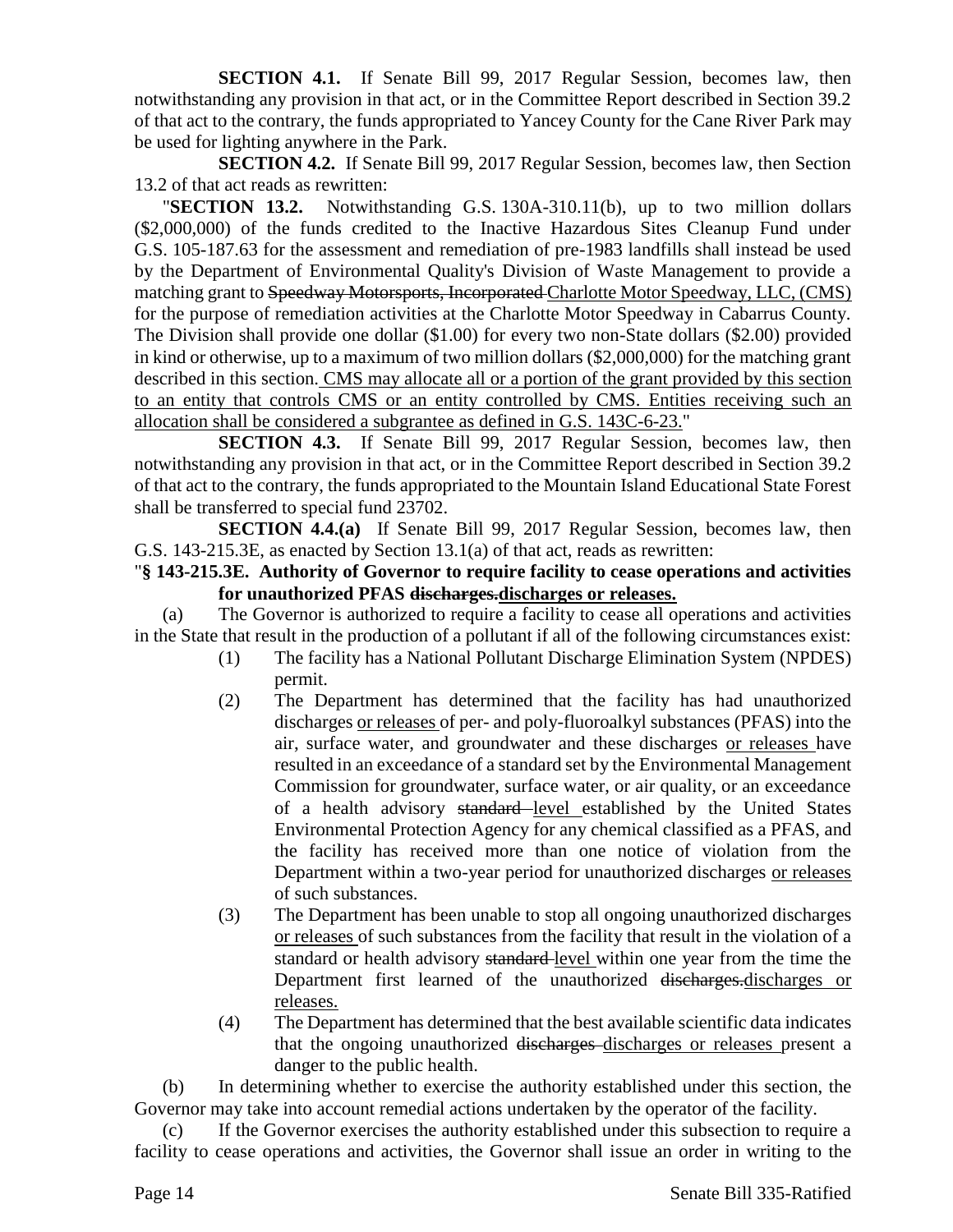operator accordingly, including findings of fact that demonstrate the criteria set forth in subdivisions (1) through (4) of subsection (a) of this section have been met, which order shall be delivered by registered or certified mail, or by any means authorized by G.S. 1A-1, Rule 4, to the facility's operator. An order to cease operations and activities issued pursuant to this subsection shall not become effective until 15 days after issuance of the order. A person to whom such order is issued may commence a contested case by filing a petition under G.S. 150B-23 within 30 days after receipt of notice of the order. If the person does not file a petition within the required time, the Governor's decision is final and is not subject to review.

(d) The authority established by this section shall be in addition to, and not exclusive of, other authority given to the Commission, the Secretary, and the Department under this Article to take enforcement action against a person for unauthorized discharges or releases of PFAS into the air, surface water, and groundwater, including the authority granted under G.S. 143-215.6C to request that the Attorney General institute a civil action in the name of the State upon the relation of the Department for injunctive relief to restrain the violation or threatened violation and for such other and further relief in the premises as the court shall deem proper."

**SECTION 4.4.(b)** If Senate Bill 99, 2017 Regular Session, becomes law, then G.S. 143-215.2A, as enacted by Section 13.1(c) of that act, reads as rewritten:

#### "**§ 143-215.2A. Relief for contaminated private drinking water wells.**

(a) The Secretary shall, upon direction of the Governor, order any person who the Secretary finds responsible for the discharge or release of industrial waste that includes per- and poly-fluoroalkyl substances (PFAS), including the chemical known as "GenX" (CAS registry number 62037-80-3 or 13252-13-6), into the air, groundwater, surface water, or onto the land that results in contamination of a private drinking water well, as that term is defined in G.S. 87-85, to establish permanent replacement water supplies for affected parties. For purposes of this section, the terms (i) "contamination" means an exceedance of a standard established by the Environmental Management Commission for groundwater, surface water, or air quality, or an exceedance of a health advisory standard level established by the United States Environmental Protection Agency, for any chemical classified as a PFAS, including GenX; and (ii) "affected party" means a household, business, school, or public building with a well contaminated with PFAS, including GenX, as a result of the discharge or release of industrial waste.

(b) If the Secretary orders a person responsible for the discharge or release of a PFAS, including GenX, that results in contamination of a private drinking water well to establish a permanent replacement water supply for an affected party with such a well pursuant to subsection (a) of this section, preference shall be given to permanent replacement water supplies by connection to public water supplies; provided that (i) an affected party may elect to receive a filtration system in lieu of a connection to public water supplies and (ii) if the Department determines that connection to a public water supply to a particular affected party would not be cost-prohibitive, cost-effective, the Department shall authorize provision of a permanent replacement water supply to that affected party through installation of a filtration system. For affected parties for which filtration systems are installed, the person responsible shall be liable for any periodic required maintenance of the filtration system. An order issued by the Secretary pursuant to subsection (a) of this section shall include a deadline by which the responsible person must establish the permanent replacement water supply for the affected party or parties subject to the order. …."

**SECTION 4.5.** If Senate Bill 99, 2017 Regular Session, becomes law, then Part XII of that act is amended by adding a new section to read:

### "**HEALTHY FOOD SMALL RETAILERS PROGRAM ADMINISTRATIVE COSTS**

**SECTION 12.6.** Of the funds appropriated in this act to the Department of Agriculture and Consumer Services for the Healthy Food Small Retailers program, the Department may retain up to ten percent (10%) for administrative costs associated with the program."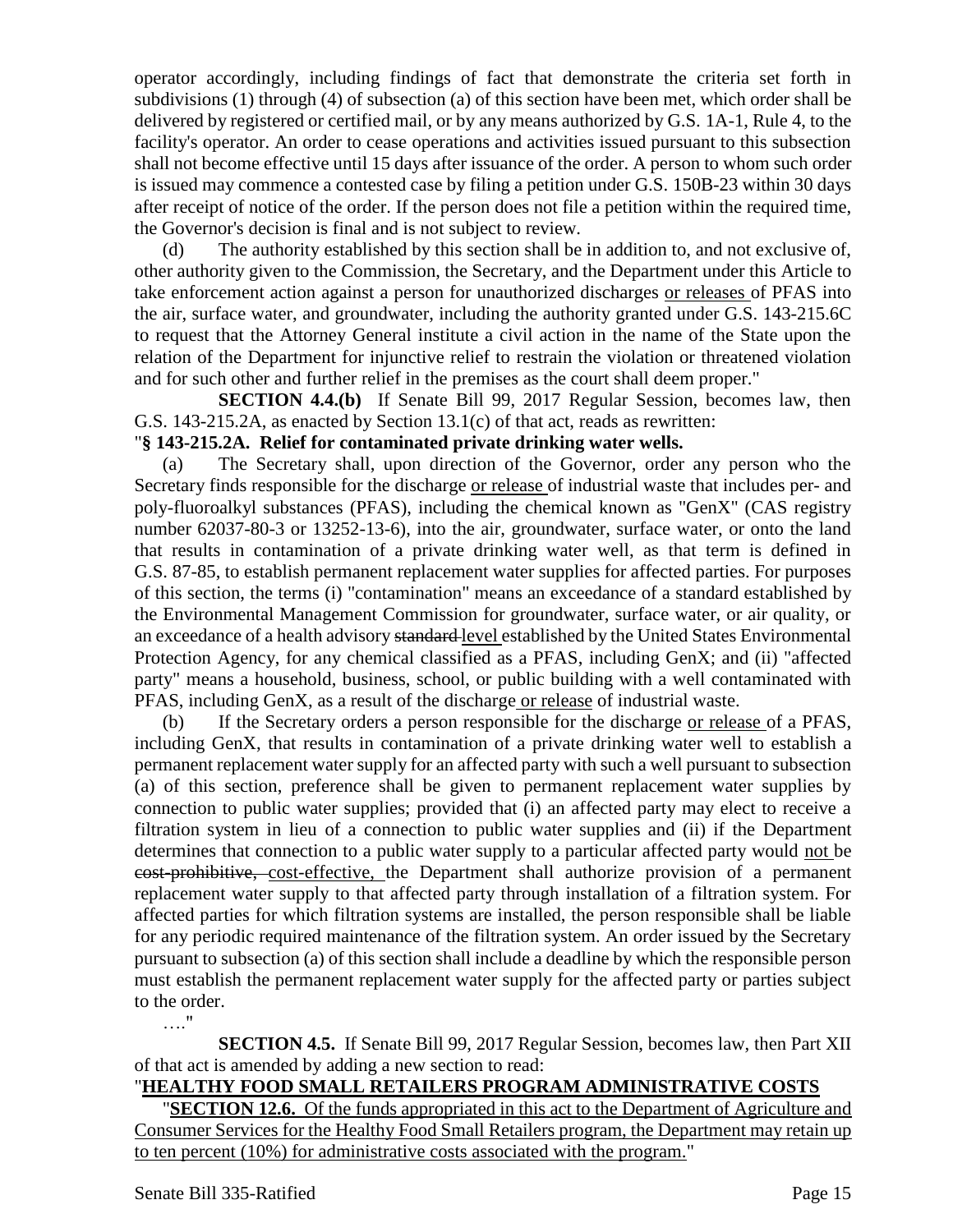**SECTION 4.6.** If Senate Bill 99, 2017 Regular Session, becomes law, then Part XV of that act is amended by adding a new section to read:

## "**GRANTS-IN-AID CHANGES**

"**SECTION 15.9.(a)** Notwithstanding any other provision of law or a provision of the Committee Report described in Section 39.2 of this act to the contrary, the grant-in-aid in the amount of fifty thousand dollars (\$50,000) provided to the Town of Archer Lodge in Fund Code 1680 shall not be subject to any matching requirements.

"**SECTION 15.9.(b)** Notwithstanding any other provision of law or a provision of the Committee Report described in Section 39.2 of this act to the contrary, the grant-in-aid in the amount of one hundred eighty thousand dollars (\$180,000) provided to the City of Lexington in Fund Code 1534 may also be used for demolition and debris removal.

"**SECTION 15.9.(c)** Notwithstanding any other provision of law or a provision of the Committee Report described in Section 39.2 of this act to the contrary, the grant-in-aid to Southwestern North Carolina Planning and Economic Development Commission in Fund Code 1913 is reduced by ten thousand dollars (\$10,000).

"**SECTION 15.9.(d)** Notwithstanding any other provision of law or a provision of the Committee Report described in Section 39.2 of this act to the contrary, the grant-in-aid provided to the Town of High Shoals for downtown revitalization in Section 15.8(a) of this act is reduced by fifty thousand dollars (\$50,000) and the totals under that subsection are adjusted accordingly.

"**SECTION 15.9.(e)** Notwithstanding G.S. 143B-472.127, of the funds appropriated in this act to the Rural Economic Development Division of the Department of Commerce, the Rural Economic Development Division shall provide a grant-in-aid in the amount of twenty-five thousand dollars (\$25,000) to the Town of High Shoals to be used for debt service on its new city hall."

**SECTION 4.7.** If Senate Bill 99, 2017 Regular Session, becomes law, then Part XV of that act is amended by adding a new section to read:

# "**DIVISION OF COMMERCE GRAPHICS**

"**SECTION 15.10.** Notwithstanding any provision in this act or in the Committee Report described in Section 39.2 of that act to the contrary, the net appropriation reduction to the Department of Commerce, Division of Commerce Graphics, shall be seven thousand four hundred fifteen dollars (\$7,415) and the Department is not required to eliminate the Artist Illustrator II position (60081262). The Department shall take an additional eighty-thousand-dollar (\$80,000) recurring reduction by reducing administrative costs or eliminating vacant positions. The Department shall report its actions to implement the requirements of this section to the Fiscal Research Division no later than October 1, 2018."

**SECTION 4.8.** If Senate Bill 99, 2017 Regular Session, becomes law, then Part XII of that act is amended by adding a new section to read:

## "**TOBACCO TRUST FUND COMMISSION/ADMINISTRATIVE AND OPERATING EXPENSES**

"**SECTION 12.7.** Notwithstanding G.S. 143-717(i), the Tobacco Trust Fund Commission may use three hundred seventy-five thousand dollars (\$375,000) for the 2018-2019 fiscal year for administrative and operating expenses of the Commission and its staff and to purchase a grants management system."

### **PART V. JUSTICE AND PUBLIC SAFETY**

**SECTION 5.1.** If Senate Bill 99, 2017 Regular Session, becomes law, then G.S. 115D-5(b)(2)j., as enacted by that act, reads as rewritten:

> "j. The Division of Criminal Justice Education and Training Standards Criminal Justice Standards Division of the Department of Justice for the training of criminal justice professionals, as defined in G.S. 17C-20(6), who are required to be certified under (i) Chapter 17C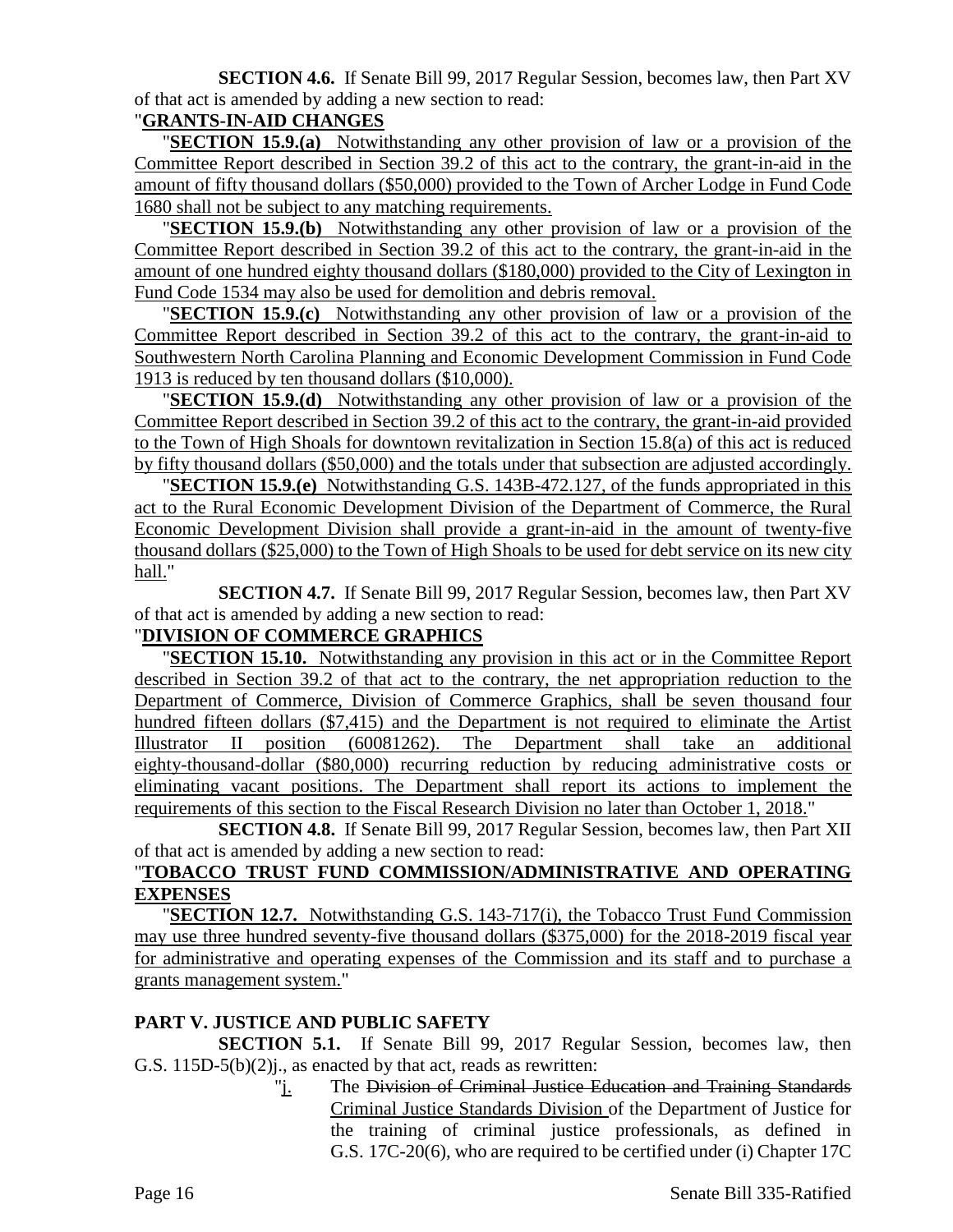of the General Statutes and the rules of the North Carolina Criminal Justice Education and Training Standards Commission or (ii) Chapter 17E of the General Statutes and the rules of the North Carolina Sheriffs' Education and Training Standards Commission. The waivers provided for in this sub-subdivision apply to participants and recent graduates of the North Carolina Criminal Justice Fellows Program to obtain certifications for eligible criminal justice professions as defined in G.S. 17C-20(6)."

**SECTION 5.2.** If Senate Bill 99, 2017 Regular Session, becomes law, then Section 5.6 of that act is amended by adding a new subsection to read:

"**SECTION 5.6.(a1)** Appropriation/Federal Funds. – Funds received on or after October 1, 2016, under the federal Stafford Act (P.L. 93-288) and other federal disaster assistance programs for State disasters are appropriated in the amounts provided in the notifications of award from the federal government or any entity acting on behalf of the federal government to administer federal disaster recovery funds. The Office of State Budget and Management and affected State agencies shall report all notifications of award to the Joint Legislative Commission on Governmental Operations and the Fiscal Research Division of the General Assembly."

**SECTION 5.3.** If Senate Bill 99, 2017 Regular Session, becomes law, then notwithstanding any provision in that act or in the Committee Report described in Section 39.2 of that act to the contrary, then any direction in the Committee Report that is not consistent with Section 5.6(b)(1) of Senate Bill 99, 2017 Regular Session, is null and void.

**SECTION 5.4.** If Senate Bill 99, 2017 Regular Session, becomes law, then G.S. 18B-1003(c1) reads as rewritten:

"(c1) Posting Human Trafficking Hotline. – All permittees shall prominently display on the premises in a place that is clearly conspicuous and visible to employees and the public a public awareness sign created and provided by the North Carolina Human Trafficking Commission that contains the National Human Trafficking Resource hotline information."

**SECTION 5.5.** If Senate Bill 99, 2017 Regular Session, becomes law, then Section 18B.4(a) reads as rewritten:

"**SECTION 18B.4.(a)** Notwithstanding G.S. 143C-1-2(b), for the fiscal year 2018-2019, fiscal years 2018-2019, 2019-2020, and 2020-2021, the Judicial Department shall transfer any unexpended, unencumbered funds to Budget Code 22006-2006 to be used to implement an integrated information technology system (e-Courts) in accordance with G.S. 7A-343.2(b). The cumulative sum transferred shall not exceed three percent (3%) of the Judicial Department's certified budgets for Budget Code 12000, Administrative Office of the Courts, and Budget Code 12001, Office of Indigent Defense Services, for the 2018-2019 fiscal year.fiscal years 2018-2019, 2019-2020, and 2020-2021."

**SECTION 5.6.(a)** If Senate Bill 99, 2017 Regular Session, becomes law, then Subpart XVIII-B of Part VIII of that act is amended by adding a new section to read:

### "**TRANSFER NC HUMAN TRAFFICKING COMMISSION TO AOC; CONFORMING CHANGES**

"**SECTION 18B.7.** The North Carolina Human Trafficking Commission shall be transferred to the Administrative Office of the Courts as a Type II transfer. Article 10 of Chapter 114 of the General Statutes, G.S. 114-70, is recodified as G.S. 7A-354 in Article 29 of Subchapter VII of Chapter 7A of the General Statutes."

**SECTION 5.6.(b)** If Senate Bill 99, 2017 Regular Session, becomes law, then G.S. 114-70, recodifed as G.S. 7A-354 in subsection (a) of this section, reads as rewritten:

"**§ 7A-354. North Carolina Human Trafficking Commission.**

(a) Establishment.  $-$  There is established in the <del>Department of Justice</del>-Administrative Office of the Courts the North Carolina Human Trafficking Commission. For purposes of this section, "Commission" means the North Carolina Human Trafficking Commission.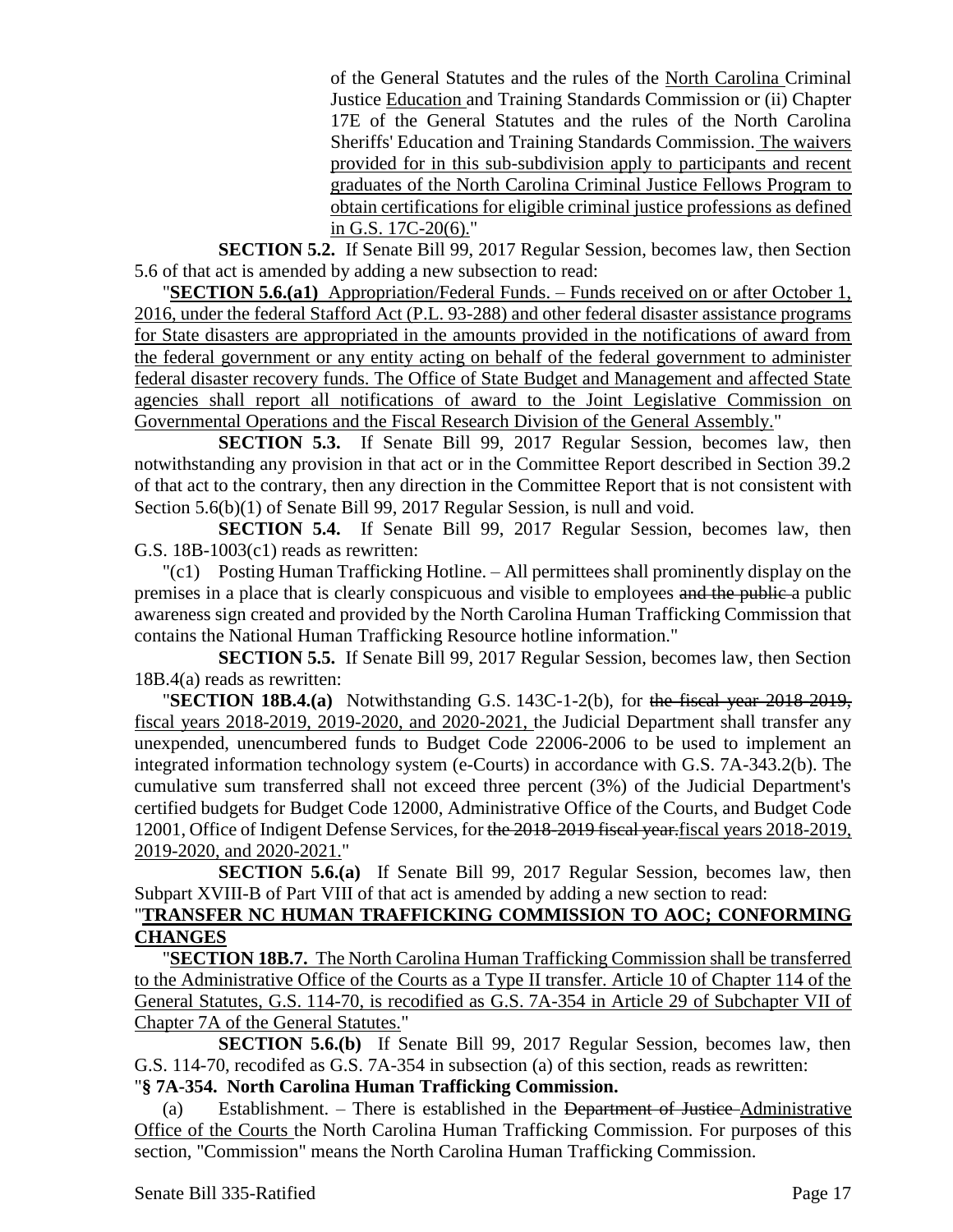…

(j) Staffing. – The Department of Justice Administrative Office of the Courts shall be responsible for staffing the Commission.

 $(k)$  Funding. – From funds available to the Department of Justice, the Attorney General Administrative Office of the Courts, the Director shall allocate monies to fund the work of the Commission."

## **PART VI. GENERAL GOVERNMENT**

…

**SECTION 6.1.** If Senate Bill 99, 2017 Regular Session, becomes law, then Section 26.3 of that act reads as rewritten:

"**SECTION 26.3.** Of the funds appropriated in this act to the Office of State Budget and Management, Special Appropriations, the sum of three million one three hundred sixty-five thousand three hundred seven dollars  $(\frac{23}{165}, \frac{307}{65}, \frac{307}{65}, \frac{307}{65})$  in nonrecurring funds for the 2018-2019 fiscal year shall be allocated as follows:

- (1) To provide grants-in-aid to the following local fire departments:
	- z. \$2,500 to the Town of Proctorville for the Proctorville Orrum Township Volunteer Fire Department. Department, Inc.
	- … ii.  $$100,000$  to the City of Davidson for the Davidson Fire Department for equipment.
- … (3) To provide law enforcement grants-in-aid to the following local governments: …
	- (k) \$100,000 to the City of Davidson for the Davidson Police Department for equipment.

…." **SECTION 6.2.** If Senate Bill 99, 2017 Regular Session, becomes law, then Part XXXI of that act is amended by adding a new section to read:

### "**DOA TO ELIMINATE VACANT POSITIONS**

"**SECTION 31.4.** Notwithstanding any provision of this act or of the Committee Report described in Section 39.2 of this act to the contrary, for the 2018-2019 fiscal year, the Department of Administration is authorized to eliminate vacant positions in the Department to reduce the Department's operating expenses by the sum of fifty-seven thousand three hundred eighty-six dollars (\$57,386) in recurring funds. The Department is not required to eliminate the Processing Assistant V position (60014389)."

**SECTION 6.3.** If Senate Bill 99, 2017 Regular Session, becomes law, then Part XXXI of that act is amended by adding a new section to read:

## "**FUNDS FOR HUMAN TRAFFICKING COMMISSION**

"**SECTION 31.5.** Notwithstanding any provision of this act or of the Committee Report described in Section 39.2 of this act to the contrary, the sum of one million five hundred thousand dollars (\$1,500,000) in nonrecurring funds appropriated in this act to the Department of Administration for the 2018-2019 fiscal year as a grant-in-aid to the North Carolina Coalition Against Sexual Assault is instead appropriated to the Administrative Office of the Courts for the 2018-2019 fiscal year to be allocated to the North Carolina Human Trafficking Commission to be used for victim services. The Administrative Office of the Courts may use up to ten percent (10%) of these funds for administrative purposes."

**SECTION 6.4.** If Senate Bill 99, 2017 Regular Session, becomes law, then Part XXI of that act is amended by adding a new section to read:

### "**TRANSFER ADDITIONAL FUNDS FROM ESCHEATS FUND FOR VA SCHOLARSHIPS**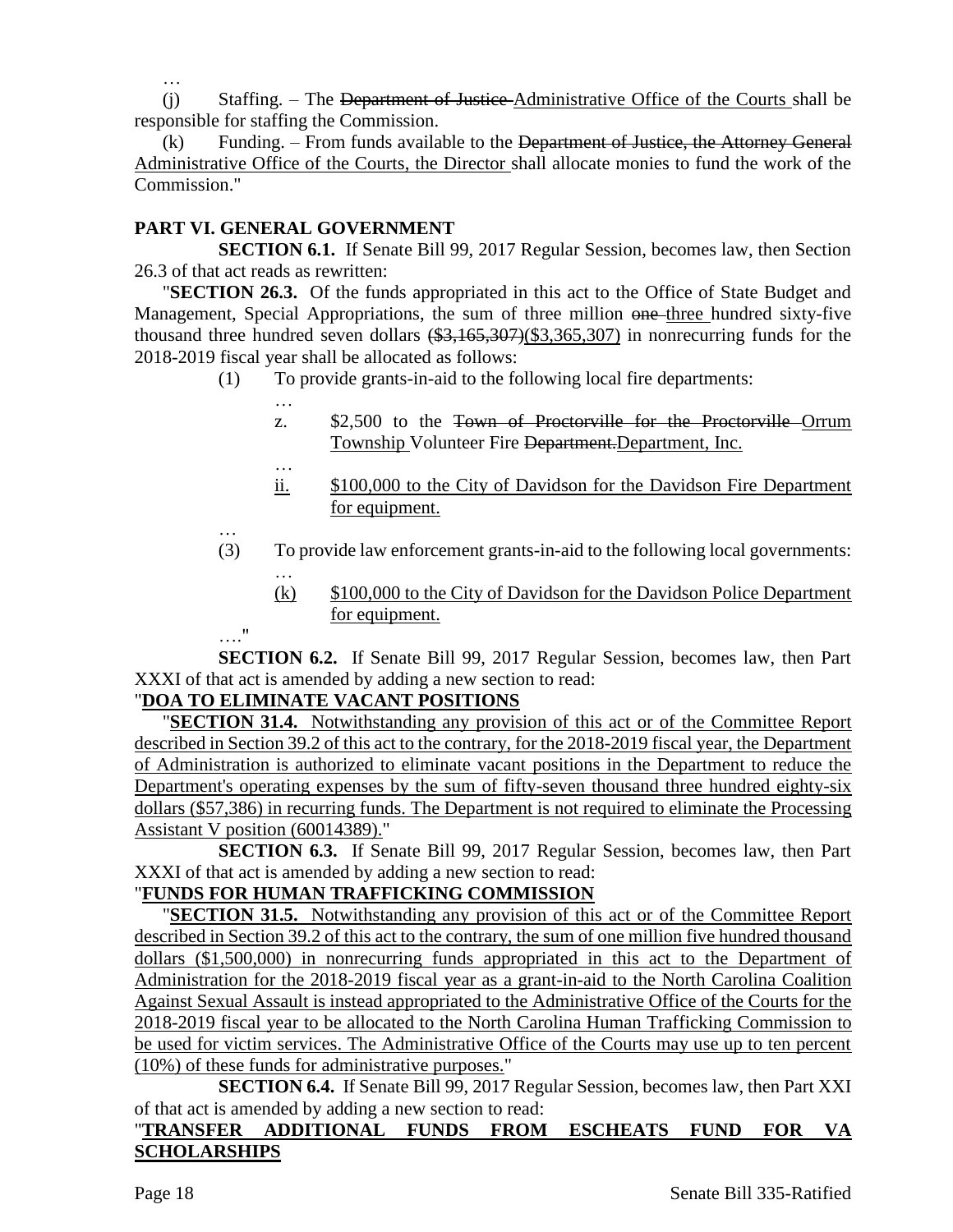"**SECTION 21.2.** The Department of State Treasurer shall transfer to the Department of Military and Veterans Affairs the sum of two million four hundred thousand dollars (\$2,400,000) in nonrecurring funds for the 2018-2019 fiscal year from the Escheats Fund for scholarships for the children of veterans. These funds are hereby appropriated."

**SECTION 6.5.** If Senate Bill 99, 2017 Regular Session, becomes law, then Part XIX of that act is amended by adding a new section to read:

## "**PROVIDE GRANT-IN-AID TO VETERANS LIFE HOME**

"**SECTION 19.4.** Notwithstanding G.S. 143B-1293(b), the sum of five hundred thousand dollars (\$500,000) in nonrecurring funds for 2018-2019 fiscal year is transferred from the North Carolina Veterans Home Trust Fund to the Office of State Budget and Management to provide a grant-in-aid to The Veterans Leadership Council of North Carolina-Cares to be used for the Veterans Life Center in Butner. To the extent any of the funds described in this section are deemed unappropriated, the funds are appropriated for the purpose set forth in this section."

### **PART VII. TRANSPORTATION**

**SECTION 7.1.(a)** If Senate Bill 99, 2017 Regular Session, becomes law, then G.S. 136-44.2(f1)(2)b. reads as rewritten:

"b. Funds appropriated from the Highway Fund for the construction programs of the Department, consisting of funds for secondary construction, access and public service roads, spot safety improvement, contingency, small urban construction, and economic development programs."

**SECTION 7.1.(b)** This section becomes effective June 30, 2018.

**SECTION 7.2.** If Senate Bill 99, 2017 Regular Session, becomes law, then notwithstanding any provision in that act or in the Committee Report described in Section 39.2 of that act to the contrary, the revised total requirements for the Public Transportation Division of the Department of Transportation is one hundred twenty-four million seventy-two thousand six hundred ninety-nine dollars (\$124,072,699).

**SECTION 7.3.** If Senate Bill 99, 2017 Regular Session, becomes law, then Section 34.16 of that act is amended by adding a new subdivision to read:

> "(6) The U.S. 221/U.S. 421 Overpass in the Community of Deep Gap in Watauga County as the "Sgt. Dillon C. Baldridge Bridge"."

**SECTION 7.4.(a)** If Senate Bill 99, 2017 Regular Session, becomes law, G.S. 160A-307.1, as amended by Section 34.18(a) of that act, reads as rewritten:

"**§ 160A-307.1. Limitation on city requirements for street improvements related to schools.**

A city may only require street improvements related to schools that are required for safe ingress and egress to the municipal street system and that are physically connected to a driveway on the school site. The required improvements shall not exceed those required pursuant to G.S. 136-18(29). G.S. 160A-307 shall not apply to schools. A city may only require street improvements related to schools as provided in G.S. 160A-372. The cost of any improvements to the municipal street system pursuant to this section shall be reimbursed by the city. Any agreement between a school and a city to make improvements to the municipal street system shall not include a requirement for acquisition of right-of-way by the school, unless the school is owned by an entity that has eminent domain power. Any right-of-way costs incurred by a school for required improvements pursuant to this section shall be reimbursed by the city. Notwithstanding any provision of this Chapter to the contrary, a city may not condition the approval of any zoning, rezoning, or permit request on the waiver or reduction of any provision of this section. The term "school," as used in this section, means any facility engaged in the educational instruction of children in any grade or combination of grades from kindergarten through the twelfth grade at which attendance satisfies the compulsory attendance law and includes charter schools authorized under G.S. 115C-218.5."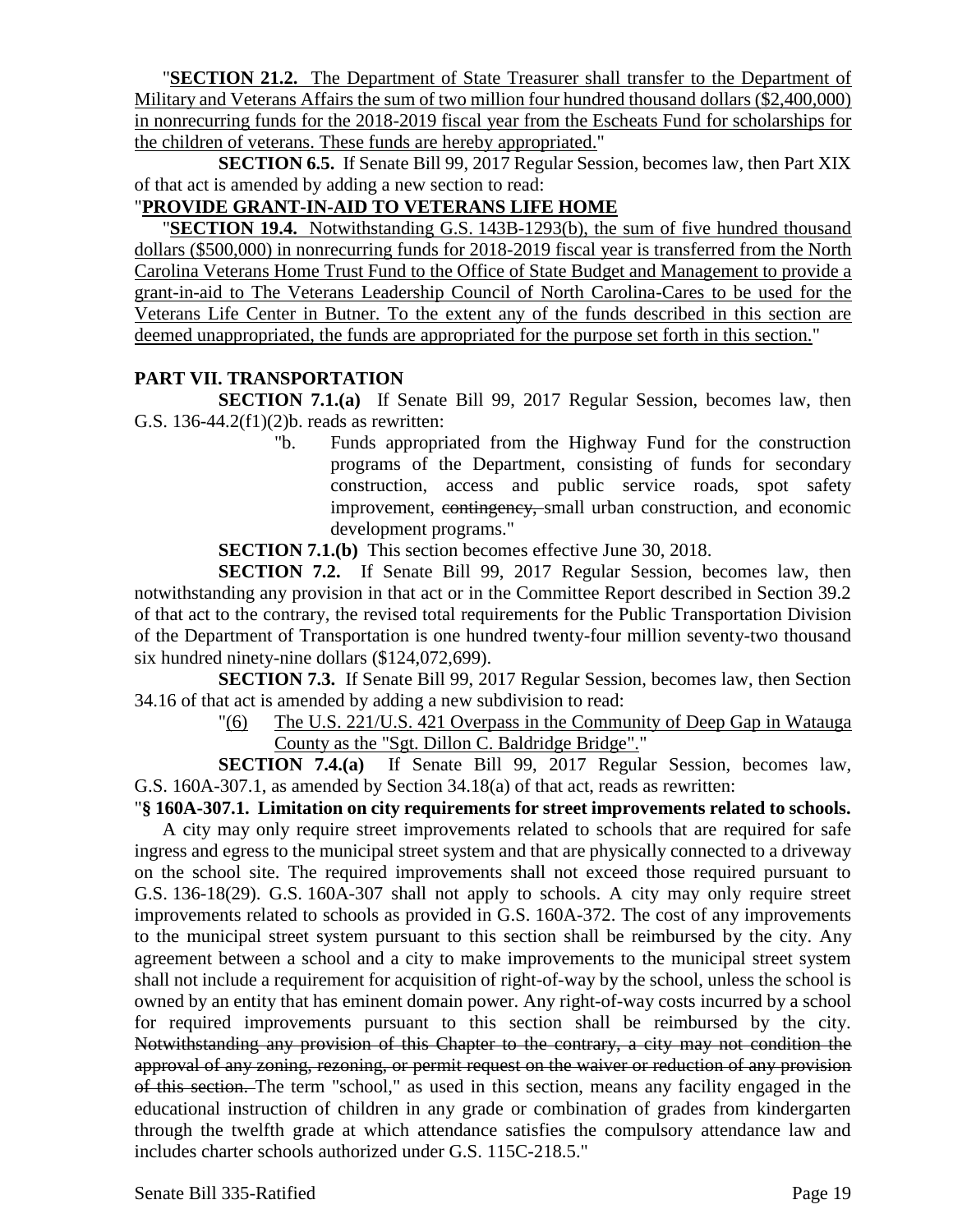**SECTION 7.4.(b)** This section is effective when it becomes law and applies retroactively to August 1, 2017. Any ordinance, resolution, regulation, or policy in effect on or after August 1, 2017, affected by the amendment to G.S. 160A-307.1 in Senate Bill 99, 2017 Regular Session, that was nullified pursuant to Section 34.18(c) of that act, is reinstated.

**SECTION 7.5.(a)** If Senate Bill 99, 2017 Regular Session, becomes law, then G.S. 136-189.11(d1), as enacted by Section 34.7(a) of that act, reads as rewritten:

 $\text{"(d1)}$  Additional Requirement for High-Cost Projects.  $-$  A-State funding may not be expended for a light rail project is ineligible for scoring, prioritization, and State funding until a written agreement is provided to the Department establishing that all non-State funding necessary to construct the project has been secured.committed."

**SECTION 7.5.(b)** If Senate Bill 99, 2017 Regular Session, becomes law, then Section 34.7(b) of that act is repealed.

**SECTION 7.5.(c)** If Senate Bill 99, 2017 Regular Session, becomes law, then G.S. 136-189.10(3)g. reads as rewritten:

"g. Public transportation service that spans two or more counties and that serves more than one municipality. Programmed funds pursuant to this sub-subdivision shall not exceed ten percent (10%) of any distribution region allocation. This sub-subdivision includes commuter rail, intercity rail, and light rail. Total State funding for a commuter rail or light rail project shall not exceed the lesser of ten percent (10%) of the distribution region allocation or ten percent (10%) of the estimated total project costs used during the prioritization scoring process. The State shall not be responsible or liable for any project costs in excess of the maximum established under this sub-subdivision. Any agreement entered into by the State to fund a commuter rail or light rail project shall include language setting out the limitations set forth in this sub-subdivision."

**SECTION 7.5.(d)** Notwithstanding any provision of G.S. 136-189.10(3)g., as amended by subsection (c) of this section, to the contrary, State funding for the Durham-Orange Light Rail Project (Project) (STIP Number TE-5205) shall not exceed the sum of one hundred ninety million dollars (\$190,000,000).

**SECTION 7.5.(e)** Unless both of the following requirements are met, the Department of Transportation shall remove the Project from the current and any future State Transportation Improvement Program:

- (1) All non-State and non-federal funding for the Project must be committed by April 30, 2019. Contractual agreements for private funds and proof of adequate tax revenue verifying that all non-State and non-federal funding for the project has been committed by April 30, 2019, must be provided to the Department.
- (2) A written agreement is provided to the Department in accordance with G.S. 136-189.11(d1), as enacted by Section 34.7(a) of Senate Bill 99, 2017 Regular Session, and amended by subsection (a) of this section, by November 30, 2019, for the Project.

**SECTION 7.5.(f)** Any funds resulting from a removal required under subsection (e) of this section shall be expended by the Department in accordance with the provisions of Article 14B of Chapter 136 of the General Statutes.

### **PART VIII. SALARIES AND BENEFITS**

**SECTION 8.1.(a)** If Senate Bill 99, 2017 Regular Session, becomes law, then G.S. 20-185.1, as enacted by that act, reads as rewritten:

"**§ 20-185.1. Trooper training; reimbursement.**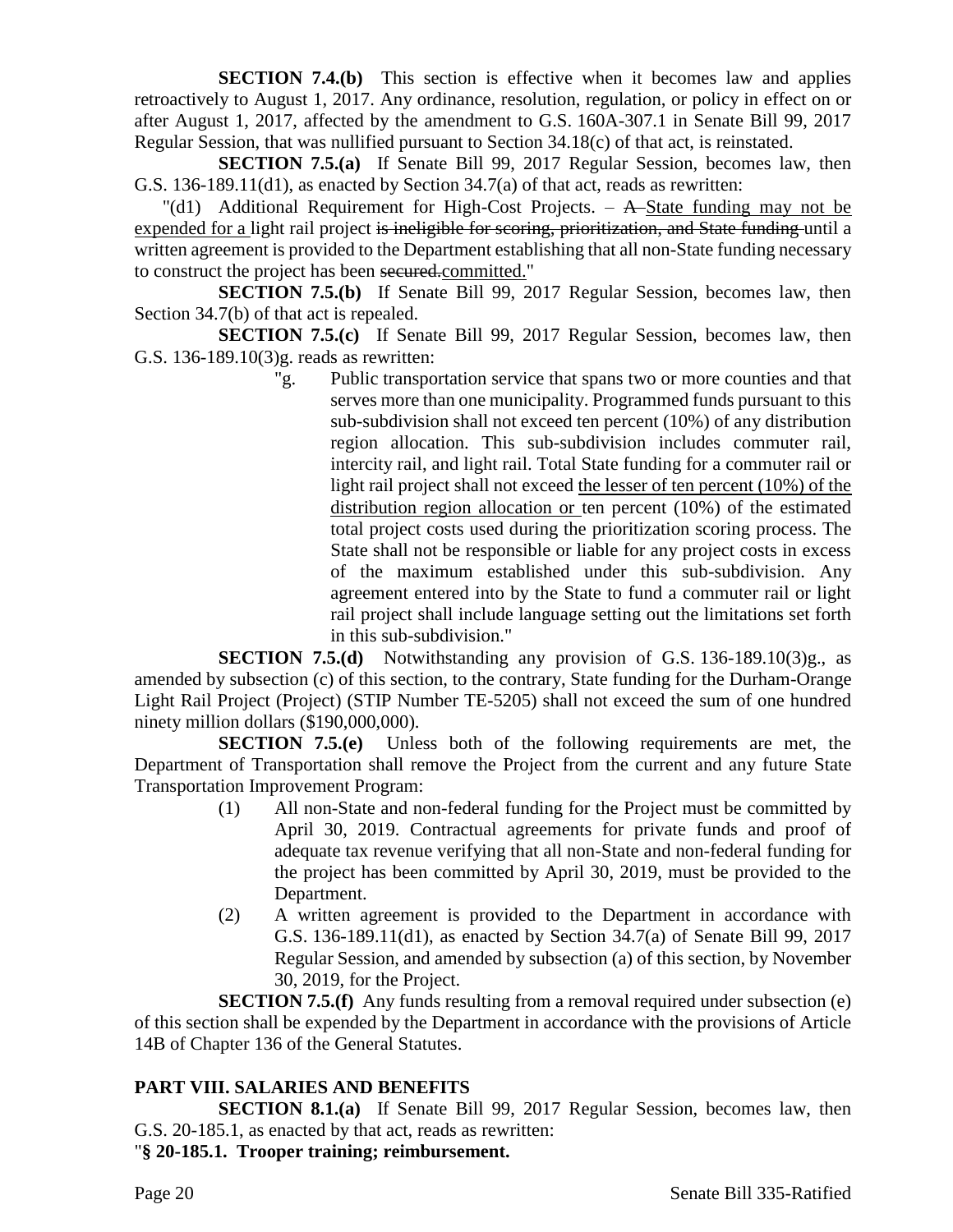(a) Trooper Training Reimbursement. – <del>The Trooper Training Reimbursement Program</del> (Program) is established. The purpose of the Program is to recruit, prepare, and support individuals to become and remain members of the Highway Patrol by providing forgivable loans to recipients to cover the cost of their training, which is set herein as tuition in the amount of thirty-six thousand dollars (\$36,000) per cadet.The training of State Troopers is a substantial investment of State resources that provides individuals with skills that are transferable to other law enforcement opportunities. The State may require an individual to agree in writing to reimburse a portion of the training costs incurred if the individual completes the training and becomes a State Trooper but does not remain a State Trooper for 36 months. The portion of the State's cost to be reimbursed is thirty-six thousand dollars (\$36,000), less one thousand dollars (\$1,000) for each month an individual served as a State Trooper and member of the State Highway Patrol.

(b) Administration. – The Secretary of Public Safety shall perform all of the administrative functions necessary to implement the Program, reimbursement agreements required by this section, including rule making, disseminating information, implementing forgivable loan agreements, loan monitoring, loan cancelling through service and collection, determining the acceptability of service repayment agreements, enforcing the agreements, and all other functions necessary for the execution, payment, and enforcement of reimbursement agreements and promissory notes required under this section.implementing contracts, and taking other necessary actions.

(b) Training Reimbursement Agreement. – Each forgivable loan authorized by this section shall be evidenced by execution of a reimbursement agreement and a note made payable to the State that may bear interest at a rate not to exceed ten percent (10%) per year, as set by the Secretary of Public Safety.

 $(c)$  Loan Forgiveness and Hardships.  $-$  The loan and any interest accrued on the loan shall be forgiven if the recipient serves a total of 36 months as a member of the Highway Patrol. The Secretary of Public Safety shall also forgive the loan No contract shall be enforced under this section if the Secretary finds that it is impossible for the recipient-individual to serve as a member of the State Highway Patrol due to death, health-related reasons, or other hardship.

(d) Loan Repayment Requirements. – A forgivable loan may be terminated upon the recipient's withdrawal from the training program or by the recipient's failure to meet the standards set for cadets. If a recipient separates from the Highway Patrol before 36 months of service following completion of the training program, then either:Law Enforcement Agency Requirements. – If a State Trooper separates from the State Highway Patrol before 36 months of service following completion of the training program and the State Trooper is hired within six months of separation from the State Highway Patrol by a municipal law enforcement agency, a Sheriff's office, or a company police agency certified under Chapter 74E of the General Statutes, then that hiring entity is liable to the State in the amount of thirty-six thousand dollars (\$36,000), to be paid in full within 90 days of the date the State Trooper is employed by the hiring entity. No hiring entity shall make any arrangement to circumvent any portion of this subsection.

- (1) In the case of a municipal law enforcement agency, a sheriff's office, or a company police agency certified under Chapter 74E of the General Statutes that hires the recipient away during the 36-month period, that hiring entity is liable to the State for the tuition cost of the recipient's training. No hiring entity shall make any payment arrangement that circumvents any portion of this subsection; or
- (2) The recipient is liable to the State for the tuition cost, less one thousand dollars (\$1,000) of the debt on the note for each month the recipient served as a member of the Highway Patrol, except as otherwise authorized by this section."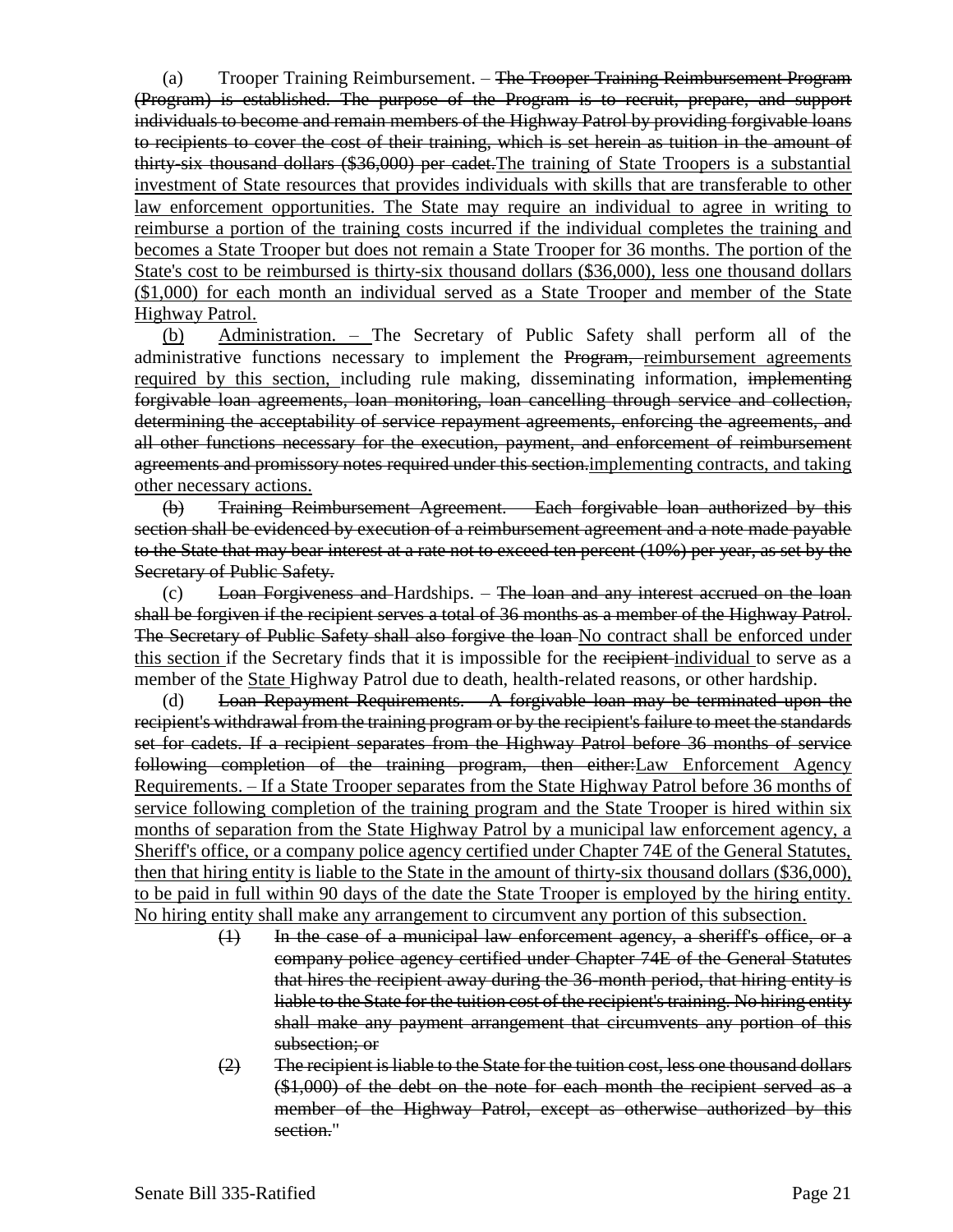**SECTION 8.1.(b)** If Senate Bill 99, 2017 Regular Session, becomes law, then G.S. 105-153.5(b)(13), as enacted by Section  $35.25(g)$  of that act, is repealed.

**SECTION 8.1.(c)** If Senate Bill 99, 2017 Regular Session, becomes law, then Section 35.25(h) of that act reads as rewritten:

"**SECTION 35.25.(h)** By January 1, 2021, and annually thereafter, the Secretary shall report to the Joint Legislative Oversight Committee on Justice and Public Safety regarding the following:

- (1) Forgivable loans awarded, including demographic information regarding recipients.The implementation of the trooper training reimbursement agreements required under G.S. 20-185.1.
- (2) Retention and repayment rates.The amount of reimbursements received from individuals who did not remain employed as State Troopers for 36 months after completing training and the amount of reimbursements received from other law enforcement agencies, as required under G.S. 20-185.1(d).
- (3) Program outcomes, including the turnover rate for forgivable loan recipients.individuals employed as State Troopers on and after the date the Department of Public Safety implemented the trooper training reimbursement agreements."

**SECTION 8.2.(a)** If Senate Bill 99, 2017 Regular Session, becomes law, then Section 35.21 of that act reads as rewritten:

"**SECTION 35.21.(a)** Effective July 1, 2018, the annual salaries of Correctional Officers and other staff certified by the Criminal Justice Education and Training Standards Commission in the Department of Public Safety, Division of Adult Correction (Division), in effect on June 30, 2018, shall be legislatively increased by four percent (4%). Employees in the following positions are eligible to receive the increases provided by this section:

- (1) Correctional officers.
- (2) Custody supervisors.
- (3) Prison facility administrators.
- (4) Food service officers and managers.
- (5) Case managers.
- (6) Correctional Programs personnel.

"**SECTION 35.21.(a1)** Effective July 1, 2018, the annual salaries of facility maintenance and technician personnel in the Division budgeted in Fund Code 14550-1310, in effect on June 30, 2018, shall be legislatively increased by four percent (4%).

"**SECTION 35.21.(a2)** The budgeted salaries of vacant positions in the categories listed above are eligible to receive the four percent (4%) increase and the budgeted salaries shall be adjusted accordingly. There is appropriated from the General Fund to the Department of Public Safety, Division of Adult Correction, the sum of one million two hundred forty-seven thousand four hundred eighty-eight dollars (\$1,247,488) for the 2018-2019 fiscal year to support these increases.

"**SECTION 35.21.(b)** The Division shall establish the following minimum salaries for Correctional Officer position classifications, effective July 1, 2018:

- (1) Correctional Officer I  $$33,130$ .
- (2) Correctional Officer II \$34,220.
- (3) Correctional Officer III \$36,598."

**SECTION 8.2.(b)** If Senate Bill 99, Regular Session 2017, becomes law, then that act is amended by adding a new section to read:

# "**OSHR MINIMUM OF MARKET FUNDING CHANGE**

"**SECTION 35.21A.** Notwithstanding any provisions of this act or S.L. 2017-57 to the contrary, funds in the 2018-2019 fiscal year in Budget Code 19005 for the implementation of the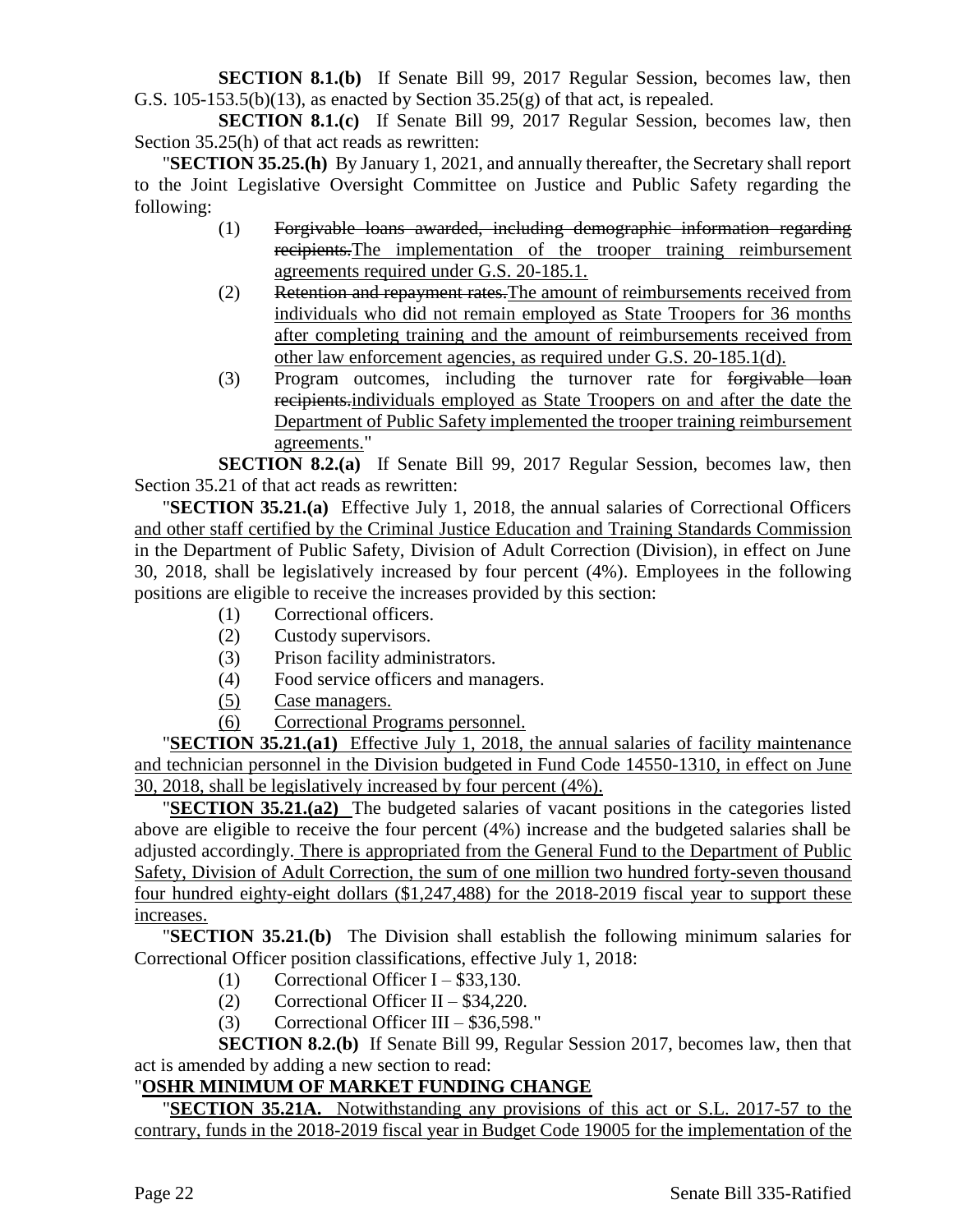OSHR Minimum of Market Adjustment shall be reduced on a recurring basis by nine hundred forty-seven thousand four hundred eighty-eight dollars (\$947,488)."

**SECTION 8.3.** If Senate Bill 99, 2017 Regular Session, becomes law, then Part XXXV of that act is amended by adding a new section to read:

## "**CERTAIN STATE AGENCIES/CLASSIFICATION AND SALARY ADMINISTRATION FLEXIBILITY/PILOT PROGRAM**

**SECTION 35.19A.(a)** During the 2018-2019 fiscal year, notwithstanding G.S. 126-4(1), G.S. 126-4(2), or any other provision of law to the contrary, the Council of State agencies, the Office of State Controller, the Community College System Office, and The University of North Carolina are granted sole authority and discretion to take the following actions concerning classification and salary administration of their respective personnel:

- (1) Classify new positions or reclassify vacant positions within the classification system adopted by the State Human Resources Commission or as otherwise prescribed by law.
- (2) Make hiring decisions based on the flexibility provided under this section.
- (3) Determine the appropriate salary for their respective employees, provided that funding is available within the budgeted salary appropriated to the agency and the salary remains within the minimum and maximum of the salary range associated with the position classification or as otherwise provided by law.

The Human Resources Director for each State agency shall ensure that each new hire employed pursuant to the classification and salary administration flexibility granted by this section meets the minimum qualifications for the position. The Office of State Human Resources shall provide assistance to agencies upon request.

"**SECTION 35.19A.(b)** The deadline is extended, through June 30, 2019, for the State agencies identified in subsection (a) of this section to submit all post-implementation studies, including all supporting documentation, to the Office of State Human Resources.

"**SECTION 35.19A.(c)** By March 1, 2019, the State entities granted classification and salary administration flexibility under this section shall report to the Joint Legislative Commission on Governmental Operations and the Fiscal Research Division on the following:

- (1) The number of classification actions taken under this section.
- (2) The number of salary adjustments made under this section and total additional salary funds awarded.
- (3) A comparison of the number of agency employees recruited from and the number of agency employees hired by cabinet agencies.
- (4) Impact of the classification and salary administration flexibility on agency operations, including, but not limited to:
	- a. Hiring time line.
	- b. Recruitment of candidates.
	- c. Retention of key personnel.
- (5) Any remaining position classification disagreements with the Office of State Human Resources.
- (6) Whether the program should be extended and any recommended adjustments to the program."

**SECTION 8.4.** If Senate Bill 99, 2017 Regular Session, becomes law, then Part XXXV of that act is amended by adding a new section to read:

# "**STATE TROOPER INCREASE/ELIGIBILITY FOR SALARY ADJUSTMENTS**

"**SECTION 35.25A.** No State employee employed in the Department of Public Safety, State Highway Patrol, shall be denied an increase authorized by this act based upon a prior infraction or a pending disciplinary action unless the employee has an active disciplinary action related to grossly inefficient job performance which resulted in 10 or more days of unpaid suspension."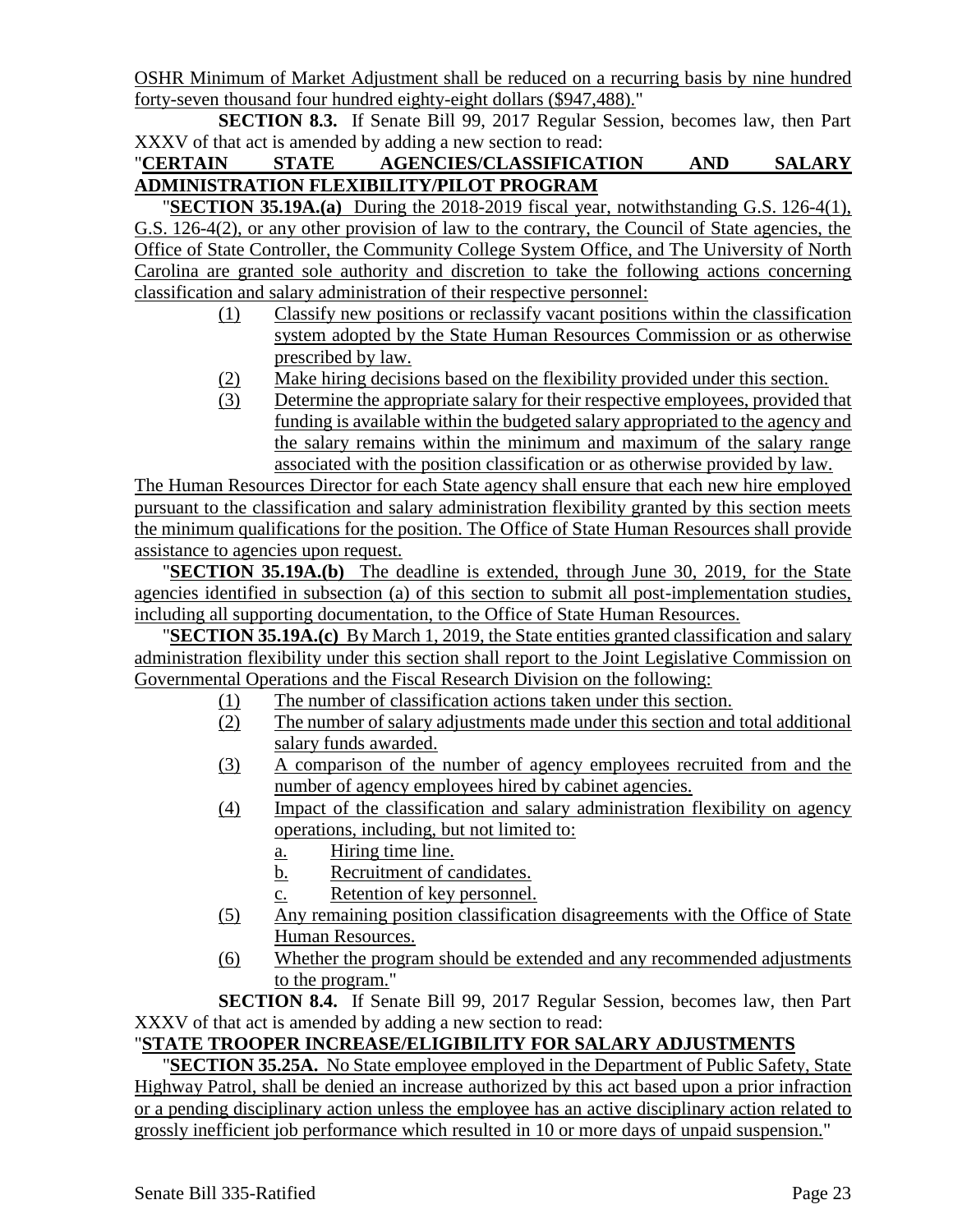## **PART IX. CAPITAL**

**SECTION 9.1.(a)** If Senate Bill 99, 2017 Regular Session, becomes law, then Section 36.7 of that act is amended by adding the following new subsections to read:

"**SECTION 36.7.(d)** The General Assembly authorizes the Department of Military and Veterans Affairs to fund the construction of two new State veterans homes located in the Triangle and Triad Regions with funds available to it from the North Carolina Veterans Home Trust Fund established under G.S. 143B-1293 in an amount not to exceed twenty-seven million two hundred twenty-three thousand five hundred sixty dollars (\$27,223,560). The funds shall be used to provide the required State match for federal funding of the veterans home construction projects, and the matching funds and any federal dollars received for that purpose are hereby appropriated.

"**SECTION 36.7.(e)** Notwithstanding any provision of this act to the contrary, of the funds carried forward for the Manteo Old House Channel, Section 204 CAP in Section 36.3(b) of this act, the Department shall allocate the sum of three hundred thousand dollars (\$300,000) to the North Carolina Wildlife Habitat Foundation for the Oyster Highway project on the New River in Onslow County. The Foundation shall report on its use of the funds allocated by this section no later than September 1, 2019, to the Joint Legislative Oversight Committee on Agriculture and Natural and Economic Resources and the Fiscal Research Division.

"**SECTION 36.7.(f)** Notwithstanding any provision of this act to the contrary, of the funds carried forward for the Manteo Old House Channel, Section 204 CAP in Section 36.3(b) of this act, the Department shall use the sum of one million nine hundred nineteen thousand dollars (\$1,919,000) for maintenance dredging of Range 1 to 4 of the Manteo Channel.

"**SECTION 36.7.(g)** The Department of Military and Veterans Affairs (hereinafter "Department") is authorized to apply for federal funds for the expansion of Sandhills State Veterans Cemetery and Western Carolina State Veterans Cemetery to make site improvements at the cemeteries. The Department is authorized to use the fund balance from Budget Code 23050 and any other funds available to the Department, up to eight hundred seventy-four thousand fifty-three dollars (\$874,053) for the required ten percent  $(10\%)$  match for this grant, and the funds are hereby appropriated for that purpose."

**SECTION 9.1.(b)** If Senate Bill 99, 2017 Regular Session, becomes law, then Section 36.3(e) of that act reads as rewritten:

"**SECTION 36.3.(e)** Notwithstanding any other provision of law to the contrary, there shall be no match required for the maintenance dredging of Range 1 to 4 of the Manteo Channel project or the Lindsey Bridge Dam Repair and Stream Restoration project."

**SECTION 9.2.** If Senate Bill 99, 2017 Regular Session, becomes law, then Section 5.6(b) of that act reads as rewritten:

"**SECTION 5.6.(b)** Appropriations. – The sixty million dollars (\$60,000,000) transferred to the State Emergency Response/Disaster Relief Reserve in the General Fund as required by Section 2.2 of this act and subsection (a) of this section are appropriated as follows:

- (5) Housing. Twenty-five Twenty-four million fourteen nine hundred ninety-four thousand seven hundred seventy-six dollars  $(*25,014,776)$ (\$24,994,776) to the Department of Public Safety, Division of Emergency Management, for the following housing-related matters:
- … (6) Storm debris removal. – Twenty thousand dollars (\$20,000) to the Department of Environmental Quality, Division of Water Resources, to be used to provide a grant-in-aid to Transylvania County for the purpose of storm debris cleanup in streams and rivers in the County."

**SECTION 9.3.** If Senate Bill 99, 2017 Regular Session, becomes law, then Section 36.2(a), as enacted by that act, reads as rewritten:

…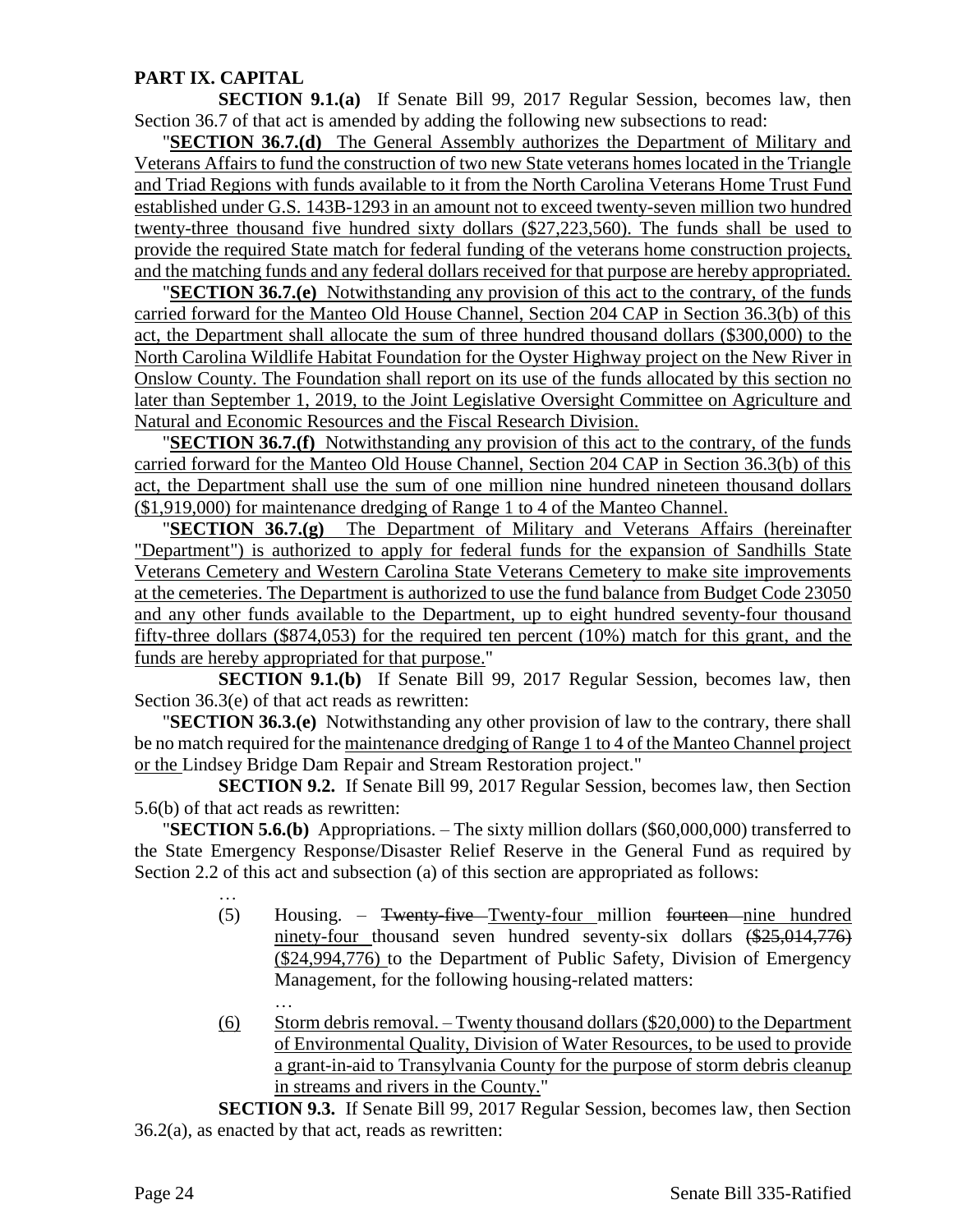"**SECTION 36.2.(a)** Notwithstanding G.S. 143C-8-10, there is appropriated from the Project Reserve Account, established pursuant to G.S. 143C-8-10, for the 2017-2018 fiscal year, the following amounts for capital improvements:

#### **Capital Improvements – Project Reserve 2017-2018**

| ۰. | × | I<br>× |  |
|----|---|--------|--|

| Department of Natural and Cultural Resources                         |           |
|----------------------------------------------------------------------|-----------|
| Fort Fisher Museum and Visitor Center                                | 7,500,000 |
| Nature Resource CenterNC Museum of Natural Sciences Dinosaur project | 1,800,000 |
| NC Zoo-Asia/Australia project                                        | 2,500,000 |
| NC Museum of History expansion planning                              | 6,500,000 |
| NC Zoo- renovation and rehabilitation                                | 4,500,000 |
| "                                                                    |           |

…."

#### **PART X. INFORMATION TECHNOLOGY**

**SECTION 10.1.(a)** If Senate Bill 99, 2017 Regular Session, becomes law, then G.S. 143B-1373(d)(6), as enacted by that act, reads as rewritten:

> "(6) An assessment of the current level of broadband access in the proposed deployment area and the current level of service provided at the point from which broadband deployment will be made.area."

**SECTION 10.1.(b)** If Senate Bill 99, 2017 Regular Session, becomes law, then G.S. 143B-1373(e), as enacted by that act, reads as rewritten:

"(e) Applications shall be made publicly available by posting on the Web site of the Department of Information Technology for a period of at least 30 days prior to award. During the 30-day period, any interested party may submit comments to the Secretary concerning any pending application. A provider of broadband services may submit a protest of any application on the grounds the proposed project covers an area that is not an eligible area under this section. Protests shall be submitted in writing, accompanied by all relevant supporting documentation, and shall be considered by the Office in connection with the review of the application. Protests based upon actual current connection speed in a proposed project area shall not be considered. For applications with filed protests, the Secretary shall issue a written decision to the protesting party at least 15 days prior to the approval of that application."

**SECTION 10.2.** If Senate Bill 99, 2017 Regular Session, becomes law, then Part XXXVII of that act is amended by adding a new section to read:

### "**FIRSTNET FUNDING CHANGES**

**SECTION 37.6.** Notwithstanding any other provision of law or a provision of the Committee Report described in Section 39.2 of this act to the contrary, for the 2018-2019 fiscal year, the net appropriation to FirstNet in Fund Code 1735 is reduced by three hundred thousand dollars (\$300,000) and the revised net appropriation to FirstNet for the 2018-2019 fiscal year is three hundred eighty-six thousand nine hundred thirty-five dollars (\$386,935)."

**SECTION 10.3.** If Senate Bill 99, 2017 Regular Session, becomes law, then Section 37.4(b), as enacted by that act, reads as rewritten:

"**SECTION 37.4.(b)** For any services for which a bill is or has been rendered at any time prior to 180 days following the effective date of this section, whether under G.S. 143B-1403 or its predecessors as previously codified, no subscriber or communications service provider shall be liable to any person or entity for billing or remitting a different number of 911 service charges than is required by Part 10 of Article 15 of Chapter 143B of the General Statutes.Statutes, as clarified by subsection (a) of this section. Subsection (a) of this section is intended as a clarification of existing law."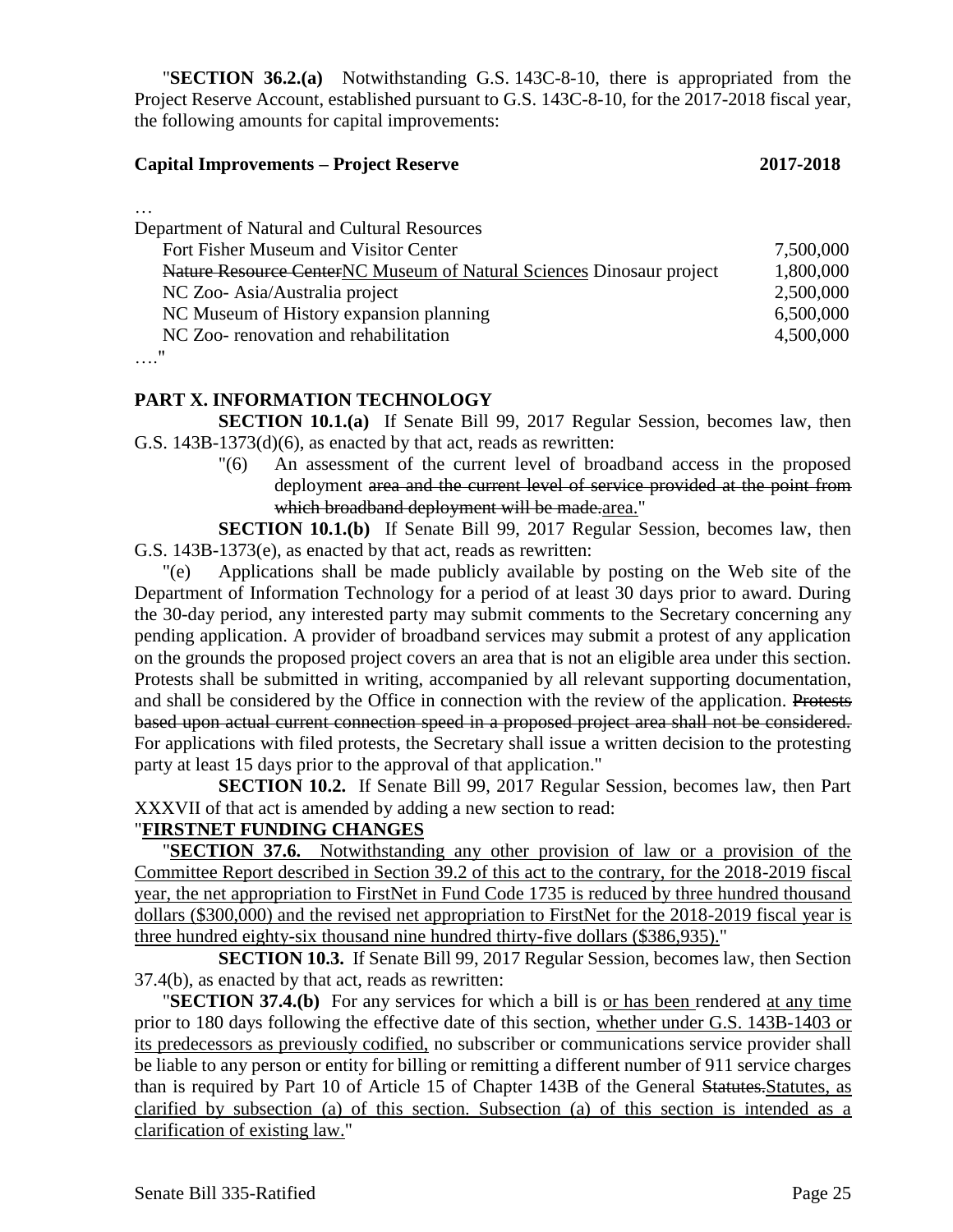**SECTION 10.4.** If Senate Bill 99, 2017 Regular Session, becomes law, G.S. 143B-1325(d), as amended by Section 37.5(c) of that act, reads as rewritten:

"(d) Report on Transition Planning. – The Community College System Office, the Department of Public Instruction, and the Bipartisan State Board of Elections and Ethics Enforcement shall work with the State CIO to plan their transition to the Department. The information technology transfer and consolidation from the Department of Revenue to the Department shall not take place until the Secretary of the Department of Revenue determines that the system and data security of the Department meets the heightened security standards required by the federal government for purposes of sharing taxpayer information. By October 1, 2018, these agencies, the Department of Public Instruction and the Bipartisan State Board of Elections and Ethics Enforcement, in conjunction with the State CIO, shall report to the Joint Legislative Oversight Committee on Information Technology and the Fiscal Research Division on their respective transition plans. By October 1, 2019, the Community College System Office, in conjunction with the State CIO, shall report to the Joint Legislative Oversight Committee on Information Technology and the Fiscal Research Division on its transition plan."

#### **PART XI. FINANCE**

**SECTION 11.1.** If Senate Bill 99, 2017 Regular Session, becomes law, then G.S. 160A-690(b)(1), as enacted by Section 38.8(b) of that act, reads as rewritten:

> "(1) For a public school located inside the city limits, for capital, for current operating expenses expenses, or for other specific uses directed by the city. Funds appropriated by cities in accordance with this subdivision may be used to enter into operational and financing leases for real property or mobile classroom units for use as school facilities for public schools and may be used for payments on loans made to public schools for facilities, equipment, or operations. However, municipal appropriations shall not be used to obtain any other interest in real property or mobile classroom units. Every contract or lease into which a public school enters involving a municipal appropriation pursuant to this section shall include the following sentence: "No indebtedness of any kind incurred or obligation created by the public school shall constitute an indebtedness or obligation of the city, and no indebtedness or obligation of the public school shall involve or be secured by the faith, credit, or taxing power of the city."

**SECTION 11.2.(a)** If Senate Bill 99, 2017 Regular Session, becomes law, then G.S. 105-130.4(*l*)(3), as amended by Section 38.2(c) of that act, reads as rewritten:

- "(3) Other sales are in this State if any of the following occur:
	- a. The receipts are from real or tangible personal property located in this State, and includes receipts from incidental services sold as part of, or in connection with, the sale of tangible personal property in this State.
	- b. The receipts are from intangible property to the extent the intangible property is used-and are received from sources within this State.
	- c. The receipts are from services and the income-producing activities are in this State. For the purposes of this subdivision, an "income-producing activity" means an activity directly performed by the taxpayer or its agents for the ultimate purpose of generating the sale of the service. Receipts from income-producing activities performed within and without this State are attributed to this State in proportion to the income-producing activities performed in this State to total income-producing activities performed everywhere that generate the sale of service."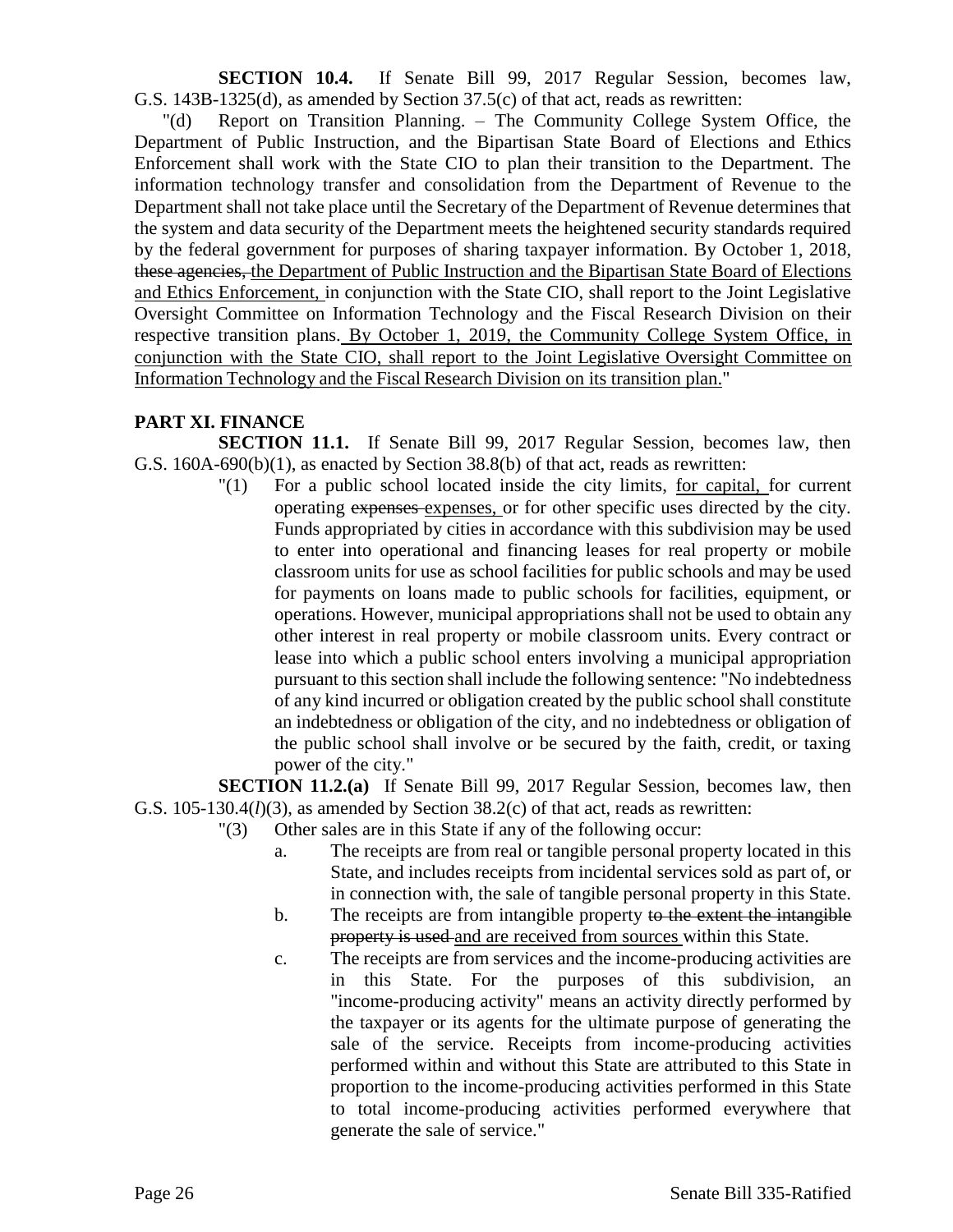**SECTION 11.2.(b)** If Senate Bill 99, 2017 Regular Session, becomes law, then this section becomes effective at the same time as Senate Bill 99.

### **PART XII. STUDY/FAIR TREATMENT OF COLLEGE ATHLETES**

**SECTION 12.1.(a)** The Legislative Commission on the Fair Treatment of College Student-Athletes is created. The purpose of the Commission is to examine the needs and concerns of college students participating in athletics on behalf of the constituent institutions of The University of North Carolina and to propose appropriate legislation where needed to implement the objectives of this Commission.

**SECTION 12.1.(b)** The Commission shall consist of six members of the Senate, appointed by the President Pro Tempore of the Senate with political parties represented in proportion to the legislative makeup, and six members of the House of Representatives, appointed by the Speaker of the House of Representatives with political parties represented in proportion to the legislative makeup.

Vacancies on the Commission shall be filled by the same appointing authority that made the initial appointment.

**SECTION 12.1.(c)** The Lieutenant Governor shall be an ex officio voting member and shall also serve as the chair of the Commission. The Commission shall meet upon the call of the chair.

**SECTION 12.1.(d)** A quorum shall be a majority of the Commission members.

**SECTION 12.1.(e)** The Commission shall study issues related to the provision of health insurance, sports injuries and non-sports injuries, and profit-sharing for student athletes. In its study, the Commission shall consider all of the following:

- (1) Physical and mental health and safety concerns arising out of participation in athletic competition or resulting from injuries sustained during athletic competition, including, but not limited to, concussions and other life-impacting injuries.
- (2) Long-term physical and mental health and wellness issues grounded in participation in athletic competition but not manifesting until later in an athlete's life and the ability of former athletes to receive adequate long-term treatment for these issues.
- (3) The need for full-time enrolled college students to have adequate time to devote to educational responsibilities separate and apart from time demands for athletic competition.
- (4) Educational opportunities for choosing majors and classes consistent with the nonathletic participating students' opportunities at a constituent institution, including, but not limited to, academic choices and extracurricular abilities to participate in internships and study abroad.
- (5) The right to receive academic instruction from qualified faculty members at the constituent institutions and to be taught at an academic level consistent with the standards of accredited higher education institutions.
- (6) The right to a fair and impartial hearing and the right to be independently represented before being disciplined for alleged eligibility rules violations by any school, conference, or membership association governing participation in college athletics.
- (7) In exchange for his or her participation on behalf of any constituent institution, a fair and adequate financial aid or scholarship assistance package to the extent financial aid or scholarship sources are provided to selected students in exchange for their participation on institutional athletic teams.
- (8) Consideration of remuneration or profit-sharing for student athletes for the use by institutional or commercial entities of the students' image, or other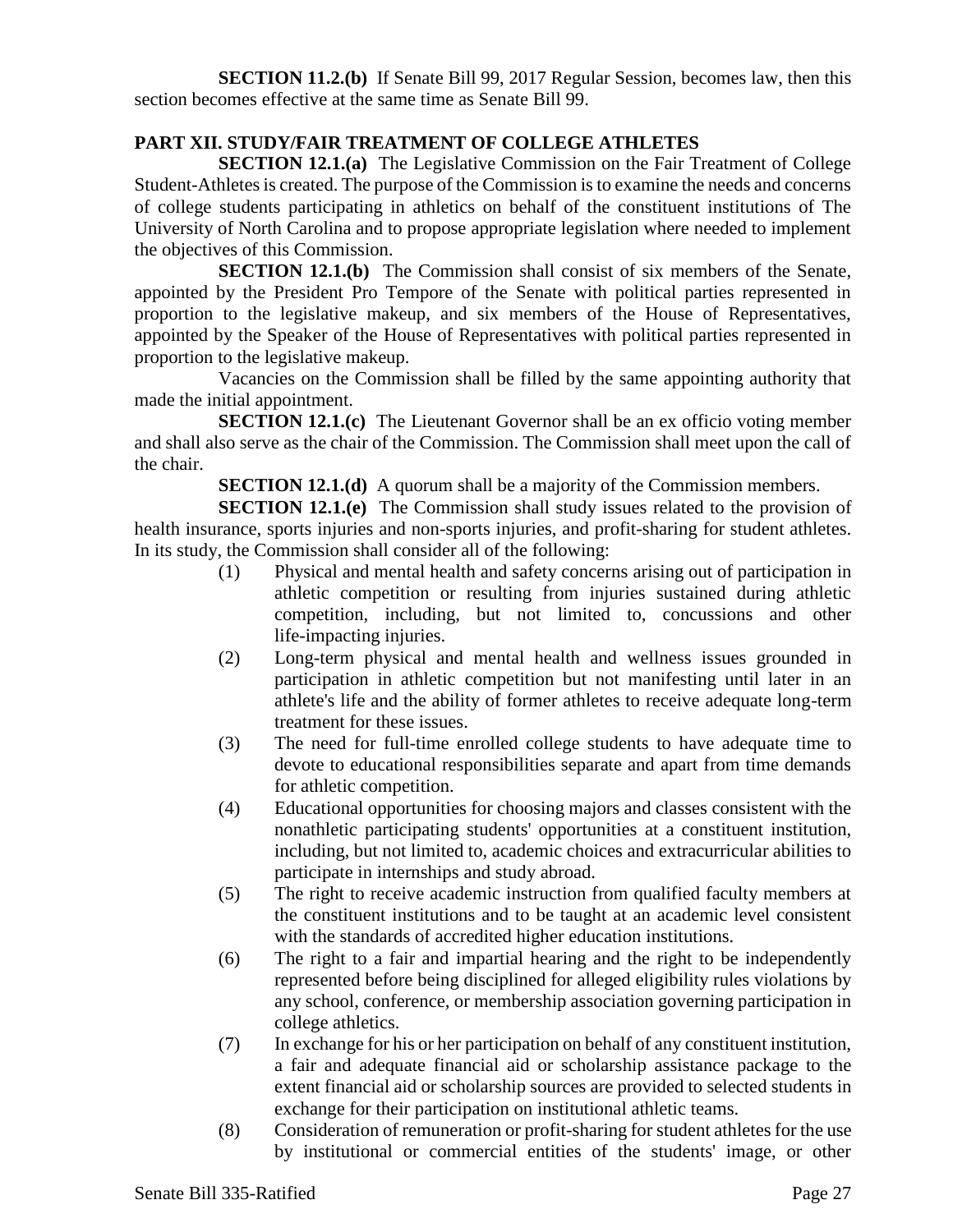identifiable source, such as television rights or collegiate apparel that produce commercial profit for the institutions, membership associations, or commercial entities.

- (9) The right of students participating in college athletics to be adequately represented by attorneys, agents, or financial advisors throughout their college careers (as do all other students) without being subject to losing their eligibility to participate in college athletics.
- (10) A review of regulatory rules and punishments imposed on student athletes by any governing membership organization, including, but not limited to, the National Collegiate Athletic Association, that limits a student's ability to transfer between schools, or participate on college athletic teams by restricting the student's ability to engage in outside work or compensatory services.
- (11) The obligation of the university to provide the means for a student-athlete to finish their academic requirements to obtain an undergraduate degree after their athletic eligibility or athletic scholarship has expired.
- (12) Any other issue the Commission deems relevant based on testimony or evidence presented to the Commission.

**SECTION 12.1.(f)** The Commission, while in the discharge of its official duties, may exercise all powers provided for under G.S. 120-19 and G.S. 120-19.1 through G.S. 120-19.4. The Commission may meet in the Legislative Building or the Legislative Office Building. Members of the Commission shall receive subsistence and travel expenses at the rates set forth in G.S. 120-3.1 or G.S. 138-6, as appropriate.

The Legislative Services Commission, through the Legislative Services Officer, shall assign professional staff to assist the Commission in its work. The Director of Legislative Assistants of the House of Representatives and the Director of Legislative Assistants of the Senate shall assign clerical support to the Task Force. The Commission may contract for professional, clerical, or consultant services, as provided by G.S. 120-32.02.

**SECTION 12.1.(g)** The Commission shall submit a report on the results of its study, including any proposed legislation, by March 1, 2019, to the members of the Senate and the House of Representatives by filing a copy of the report with the Office of the President Pro Tempore of the Senate, the Office of the Speaker of the House of Representatives, and the Legislative Library. The Commission shall terminate on March 1, 2019, or upon the filing of its report, whichever occurs first.

# **PART XII. EFFECTIVE DATE**